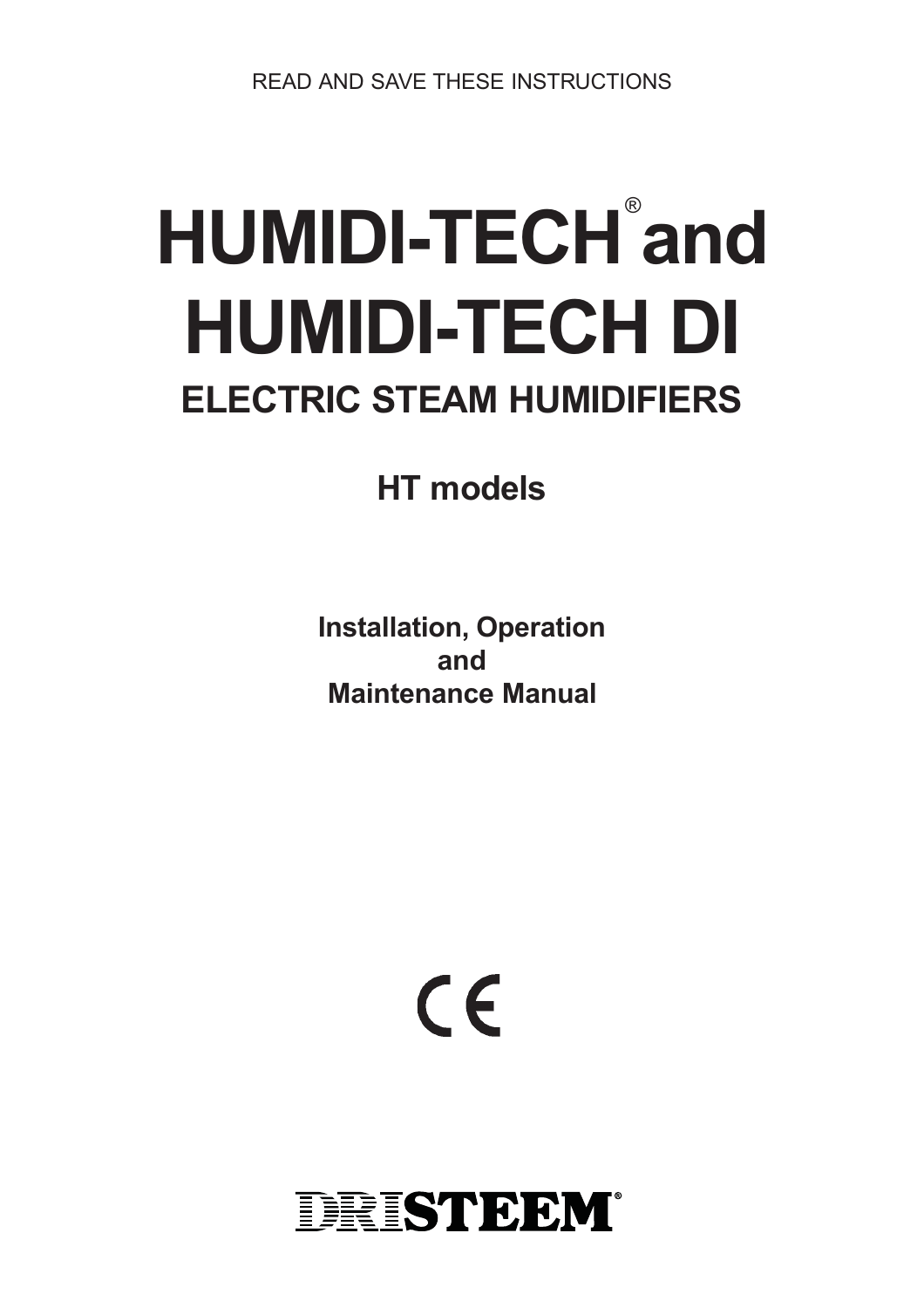## **To the purchaser and installer**

Thank you for purchasing our HUMIDI-TECH® humidifier. We have designed and built this equipment to give you complete satisfaction and trouble-free service for many years. Familiarizing yourself with this manual will help ensure proper operation of the equipment for years to come.

This manual covers the installation and maintenance procedures for both the HUMIDI-TECH and HUMIDI-TECH DI humidifiers.

# **DRI-STEEM Humidifier Company**

#### **General information**

| Electrical specifications, capacities and weights 5 |  |
|-----------------------------------------------------|--|
| <b>Installation</b>                                 |  |
|                                                     |  |
|                                                     |  |
|                                                     |  |
|                                                     |  |
| Dispersion                                          |  |
|                                                     |  |
| Using a RAPID-SORB® dispersion assembly  12         |  |
|                                                     |  |
|                                                     |  |
|                                                     |  |
| <b>Operation</b>                                    |  |
|                                                     |  |
|                                                     |  |
|                                                     |  |
| <b>Maintenance</b>                                  |  |
|                                                     |  |
|                                                     |  |
|                                                     |  |
|                                                     |  |
|                                                     |  |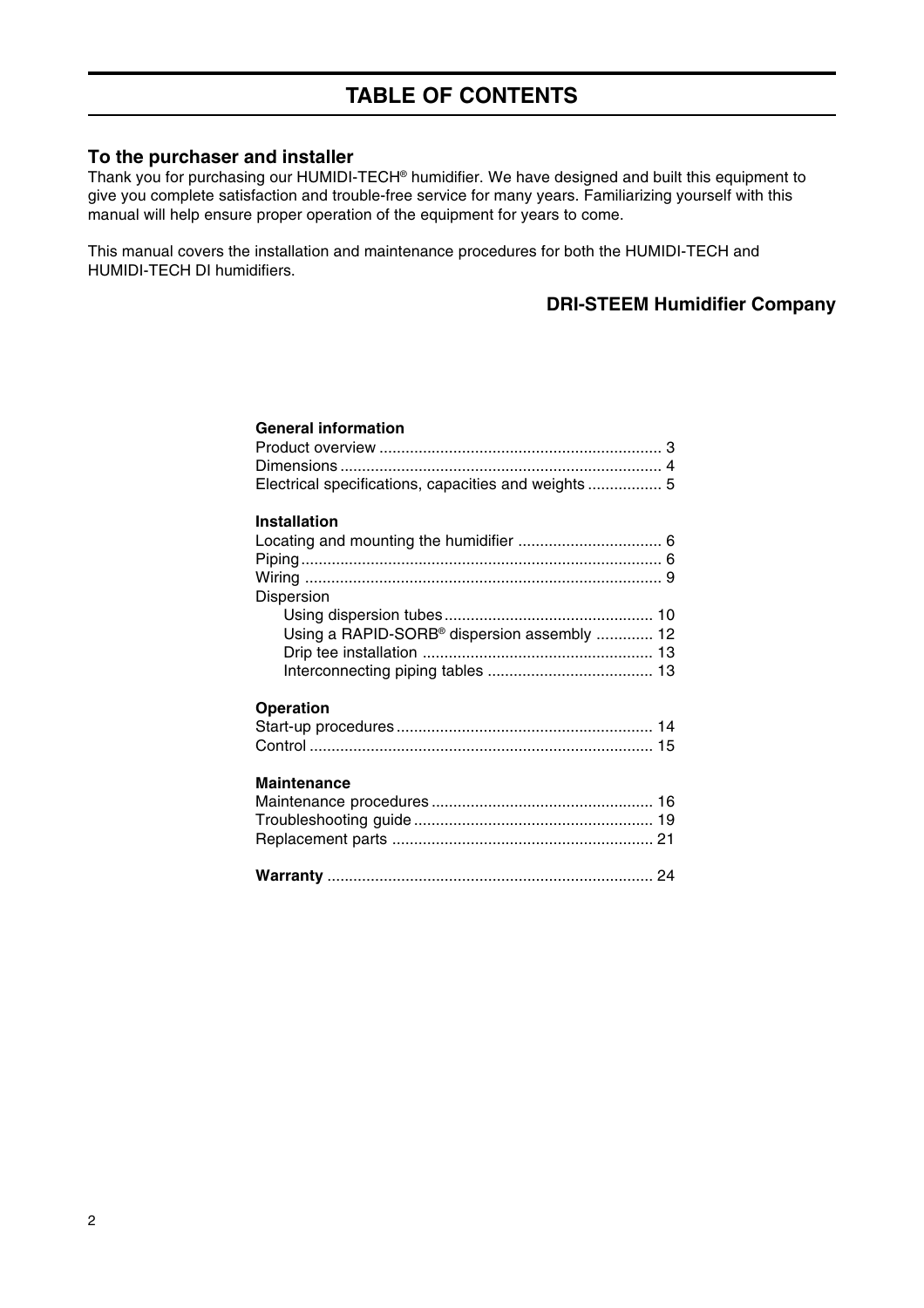# **HUMIDI-TECH® HUMIDIFIER OVERVIEW**

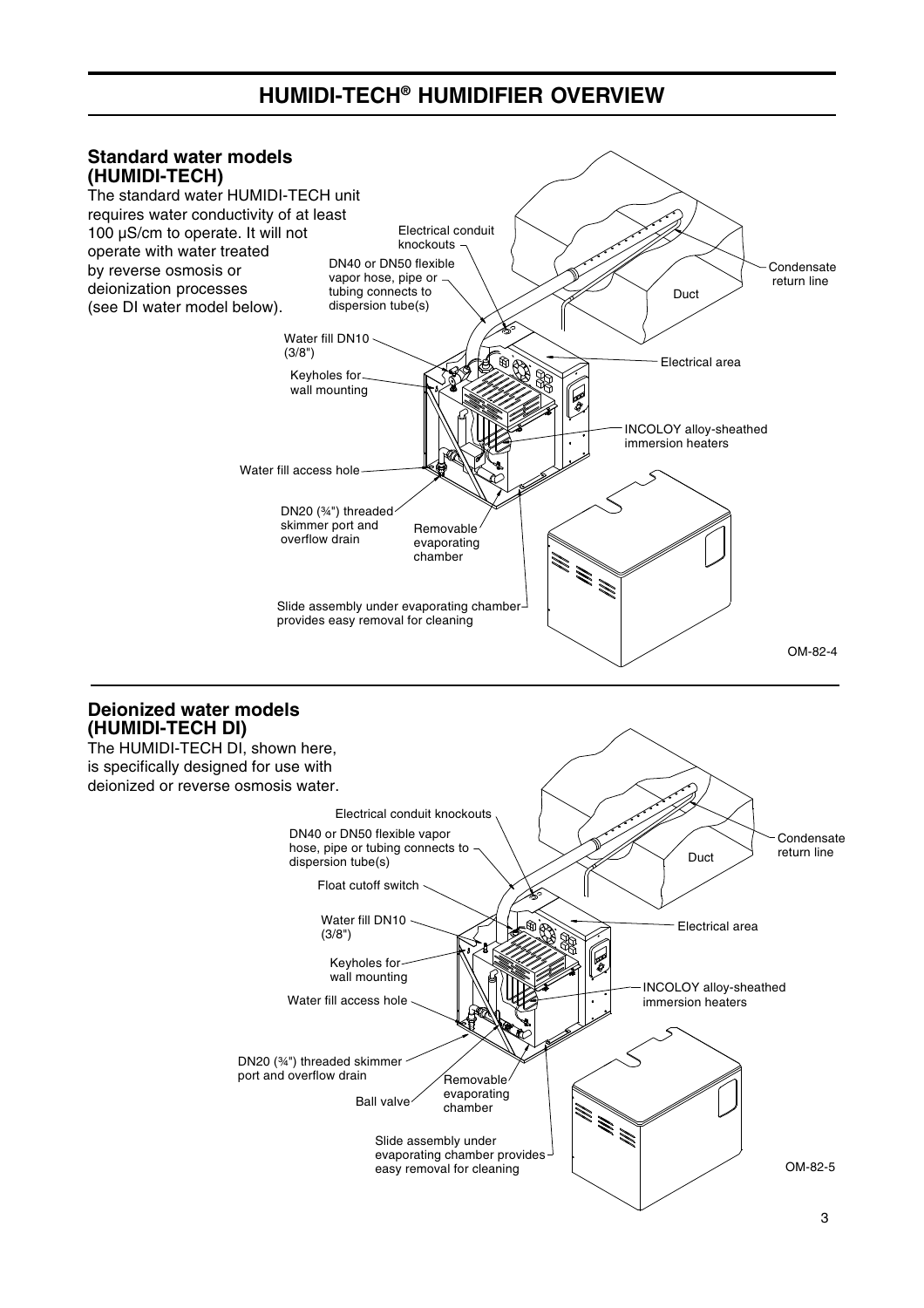# **HUMIDI-TECH® DIMENSIONS**









**Bottom view**



DC-1167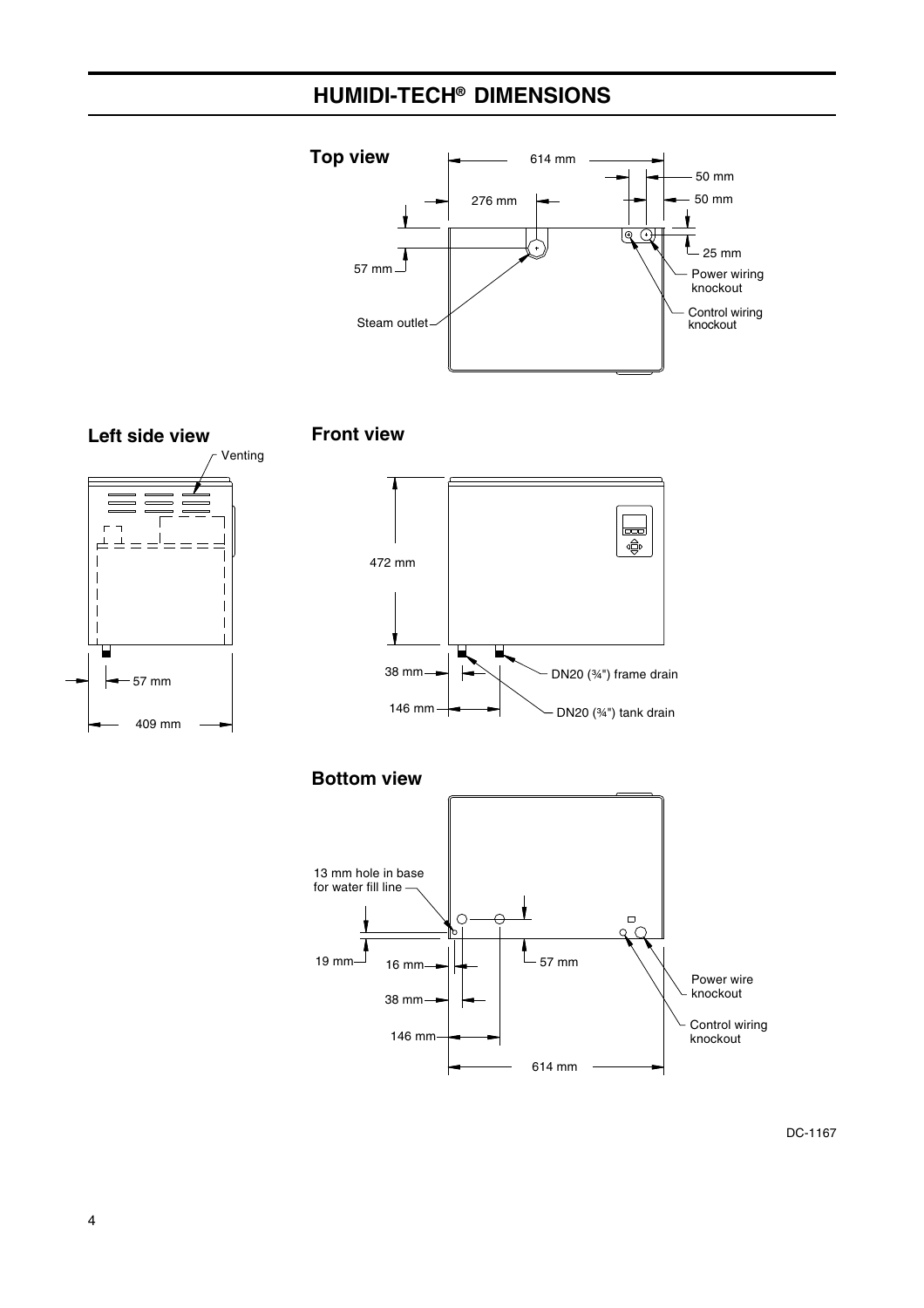# **HUMIDI-TECH® SPECIFICATIONS**

| Model        |                | Three-phase 400 V             |          | <b>Shipping</b> | Operating    |
|--------------|----------------|-------------------------------|----------|-----------------|--------------|
| number       | kW             | <b>Steam</b><br>capacity kg/h | I max. A | weight<br>kg    | weight<br>kg |
| $HT-4$       | $\overline{4}$ | 5.4                           | $8.7*$   | 36              | 44           |
| <b>HT-6</b>  | 6              | 8.2                           | $13.0*$  | 40              | 56           |
| $HT-8$       | 8              | 10.9                          | $17.3*$  | 40              | 56           |
| <b>HT-12</b> | 12             | 16.3                          | 17.3     | 42              | 64           |
| <b>HT-16</b> | 16             | 21.8                          | 23.1     | 42              | 64           |
| <b>HT-21</b> | 21             | 28.6                          | 30.3     | 43              | 70           |
| <b>HT-25</b> | 25             | 34.0                          | 36.1     | 43              | 70           |
| <b>HT-30</b> | 30             | 40.8                          | 43.3     | 46              | 72           |
| <b>HT-34</b> | 34             | 46.3                          | 49.1     | 46              | 72           |

# **Electrical specifications, capacities and weights**

## **Table notes:**

All HUMIDI-TECHs operate at 50/60 Hz.

\* For wire sizing, the highest leg draw is shown due to current imbalance.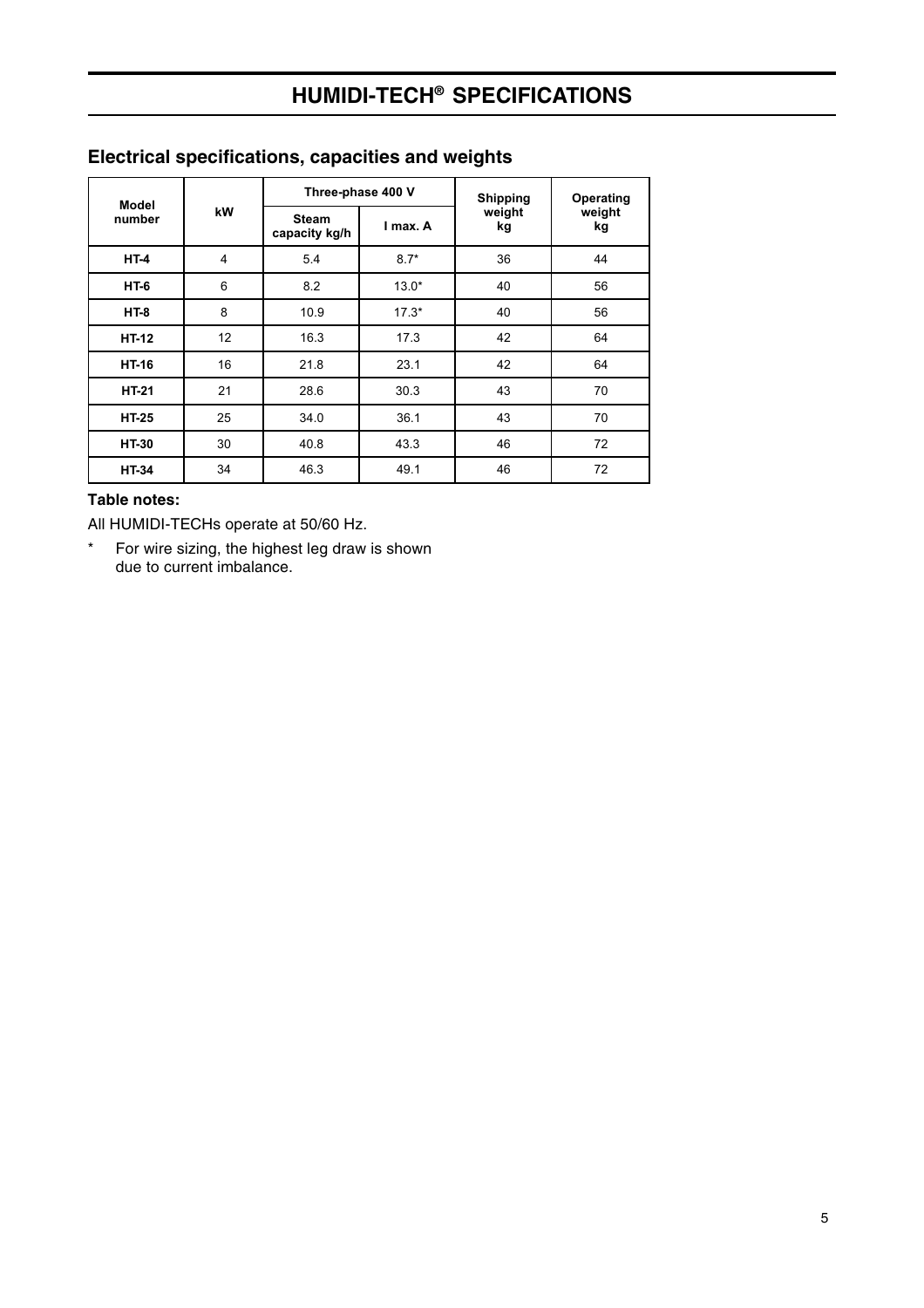# **HUMIDI-TECH® MOUNTING AND PIPING**

#### **Locating and mounting the humidifier**

The HUMIDI-TECH humidifier is designed to attach to the wall with coach screws, and it should be installed in a space located near an air duct system.

Consider the following when selecting the location of the humidifier:

- Convenient access to duct
- Electrical and plumbing connections
- Required clearances
- External water seal requirements

Electrical power supply, water makeup piping and drain piping must also be considered. Electrical power supply connections are made at the lower or upper right rear corner of the unit. Water makeup and drain piping connections are made at the lower left rear corner.

When mounting on a stud wall (studs with 406 mm centers), locate studs and position coach screws in place so that each of the screws (406 mm apart) will center on a stud. Mark hole locations and predrill 6 mm diameter pilot holes using mounting template on the HUMIDI-TECH box. Secure frame to wall with coach screws provided.

For hollow block or poured concrete wall mounting, position template in place and mark the holes. Drill appropriate pilot hole for two 10 mm toggle bolts or two 10 mm machine bolt lead anchors. Secure frame in place.

## **Clearance recommendations**

For recommended service and maintenance purposes, maintain the following clearances:



#### **HUMIDI-TECH piping**

Water makeup piping may be of any codeapproved material (copper, steel, or plastic). The final connection size is DN10 (3/8"). In cases where water hammer may be a possibility, a shock arrestor should be considered. Water pressure must be between 175 kPa and 550 kPa.

Drain piping may be of any code-approved material (copper, steel, or plastic rated for 100°C minimum). If drainage by gravity is not possible, use a small lift pump (DRI-STEEM Part No. 400281).

The final connection size is DN20 (3/4") for tank and frame drains. This connection size should not be reduced. (See figures on the following pages for proper drain piping configurations.) The tank drain should be piped separately from the frame drain, as shown, to prevent backflow of drain water into the humidifier cabinet.

**Install a union in the water supply line as shown in the drawings on the next two pages to allow tank removal.**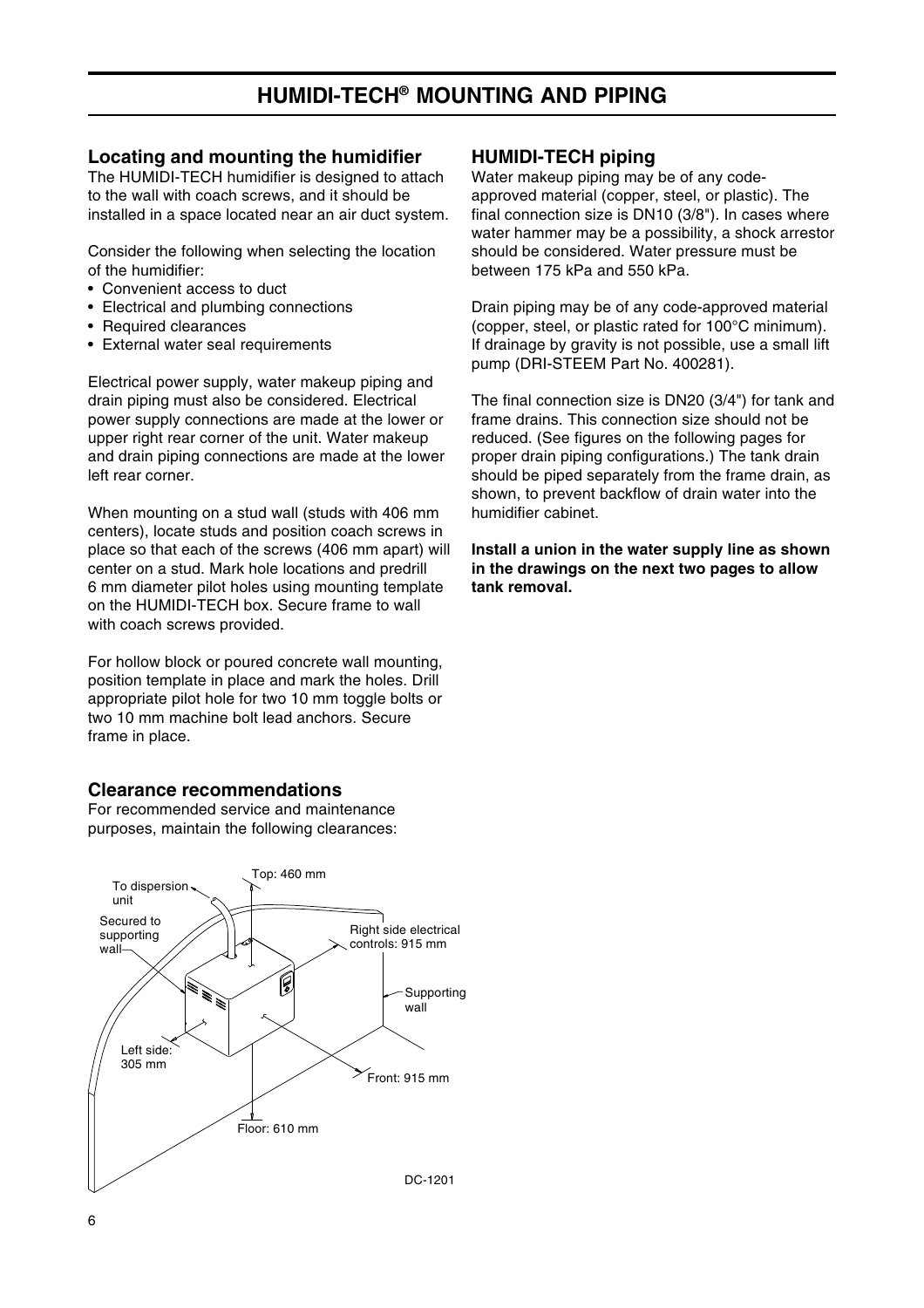# **HUMIDI-TECH® PIPING**

## **HUMIDI-TECH (standard water) field piping overview**



- Offset humidifier from spill funnel or floor drain to prevent flash steam from rising into the cabinet.
- Dashed lines indicate provided by installer.
- The water supply inlet is more than 25 mm above the skim/overflow port, eliminating the possibility of backflow or siphoning from the tank. No additional backflow prevention is required, however, governing codes prevail.
- Install a union in the water supply line as shown to allow tank removal.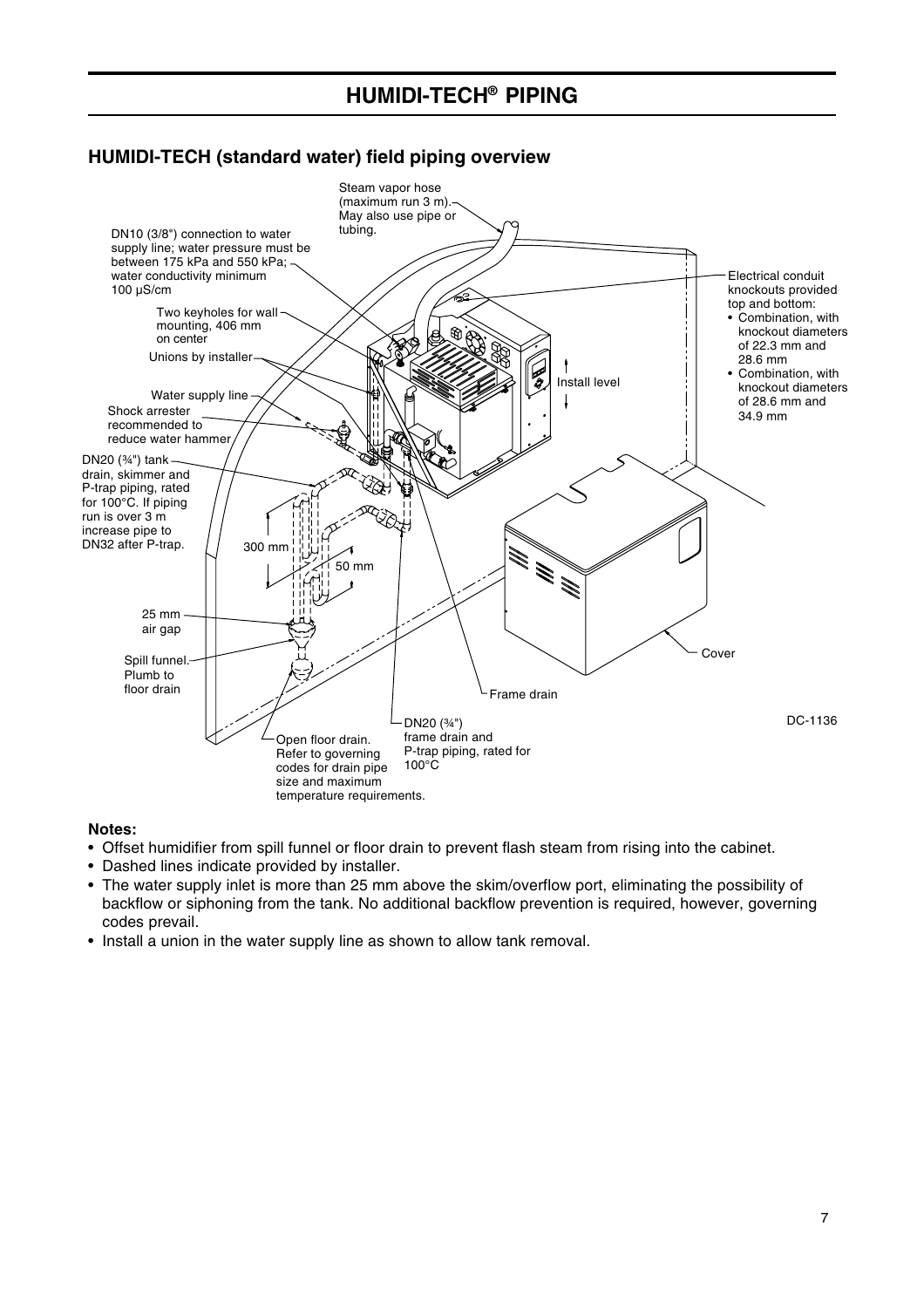# **HUMIDI-TECH DI (deionized/reverse osmosis water) field piping overview**



- Offset humidifier from spill funnel or floor drain to prevent flash steam from rising into the cabinet.
- Dashed lines indicate provided by installer.
- The water supply inlet is more than 25 mm above the overflow port, eliminating the possibility of backflow or siphoning from the tank. No additional backflow prevention is required, however, governing codes prevail.
- Install a union in the water supply line as shown to allow tank removal.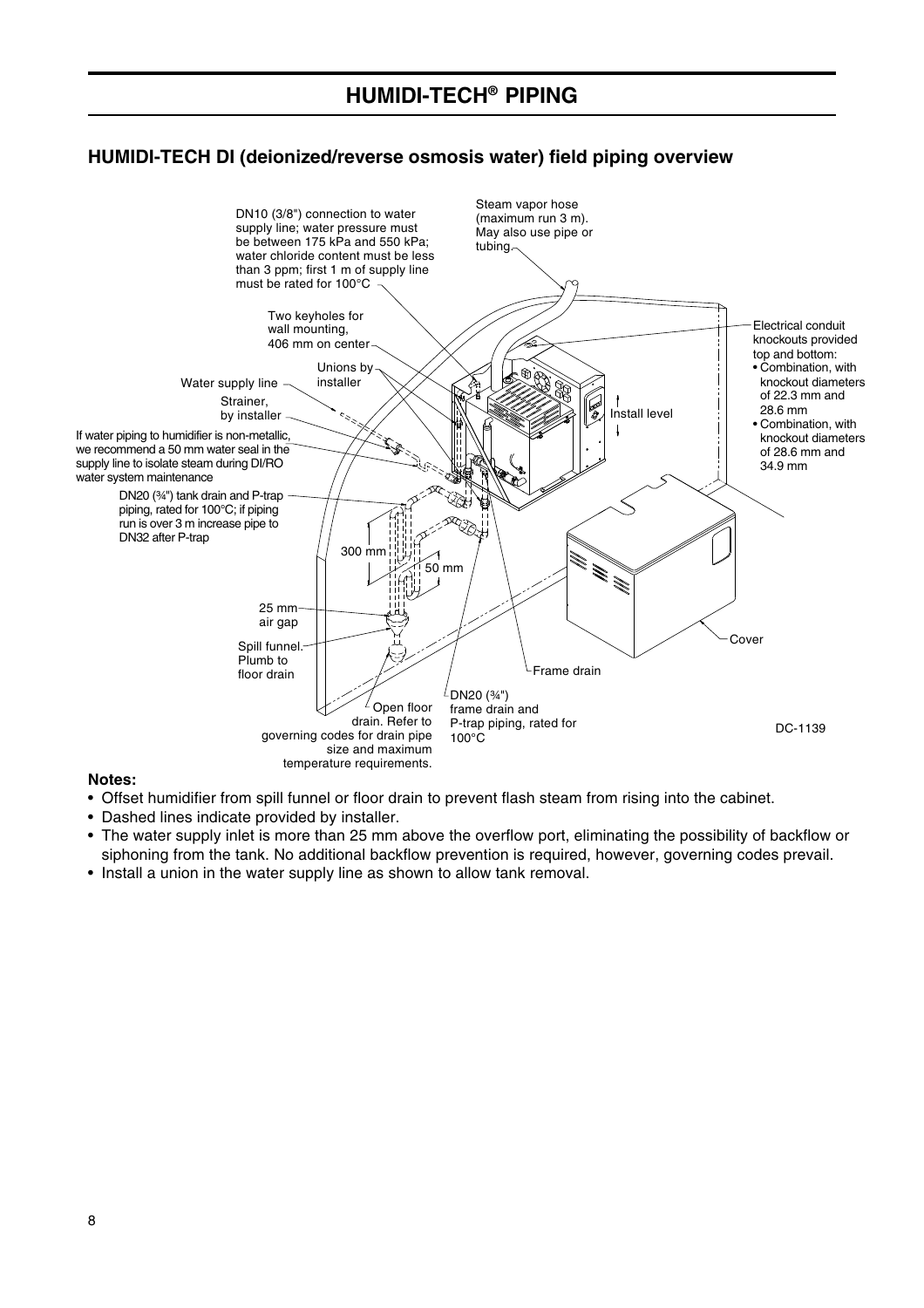## **HUMIDI-TECH wiring**

All wiring must be in accordance with all governing codes, and with the HUMIDI-TECH® or HUMIDI-TECH DI wiring diagrams. The diagrams are located inside the removable subpanel cover on the right-hand side of the humidifier cabinet. Power supply wiring must be rated for 105°C.

Refer to the maximum load (I max. A) on the rating plate, and use the tables on the following page to determine the appropriate wire, conduit and fused disconnect requirements.

When selecting a location for installing the HUMIDI-TECH, avoid areas close to sources of electromagnetic emissions such as power distribution transformers.

#### **Grounding requirements**

The earth must be made by solid metal to metal connections. The ground must be a good radio frequency earth. Ground wire should be same size as power wiring.

#### **Shielded/screened cable drain wire connection to lug**



**Note:** For maximum E.M.C. effectiveness, all humidity, temperature, and airflow controls should be wired using multicolored shielded/screened plenum-rated cable with a drain wire for the shield/ screen. The drain wire should be connected to the shield/screen ground terminal with its length kept to less than 50 mm.

## **Field wiring requirements**



**Note:** Control wiring and power wiring must be run in dedicated or separate earthed metal conduit, cable trays or trunking.

## **400 Volt three phase**

| A             | <b>Wire size</b><br>mm <sup>2</sup> | <b>Ground wire size</b><br>mm <sup>2</sup> |
|---------------|-------------------------------------|--------------------------------------------|
| $0 - 15.7$    | 2.5                                 | 2.5                                        |
| $15.8 - 21$   |                                     |                                            |
| $21.1 - 27$   | 6                                   | 6                                          |
| $27.1 - 37.5$ | 10                                  | 10                                         |
| $37.6 - 51$   | 16                                  | 16                                         |

## **Fuse/breaker requirements**

| I max. A      | <b>Breaker size</b> |
|---------------|---------------------|
| $8.1 - 12.8$  | 16                  |
| $12.9 - 16$   | 20                  |
| $16.1 - 20$   | 25                  |
| $20.1 - 25.6$ | 32                  |
| $25.7 - 32$   | 40                  |
| $32.1 - 40$   | 50                  |
| $40.1 - 50.4$ | 63                  |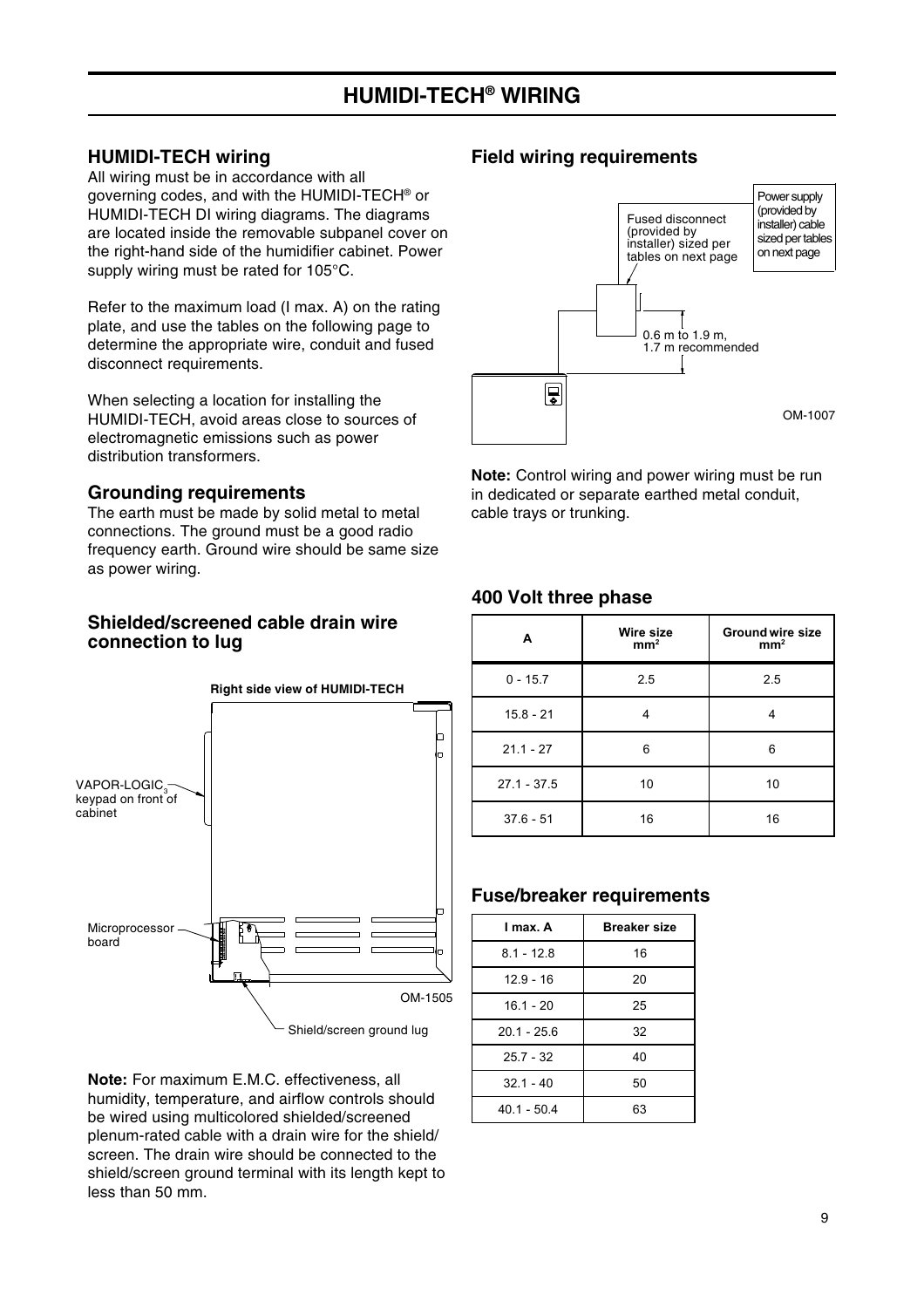# **HUMIDI-TECH® DISPERSION**



#### **Notes:**

- Use DRI-STEEM's hard pipe adapter kit to connect the steam outlet to hard pipe. Use a hose clamp to connect the steam outlet to vapor hose. Use a hose cuff and clamps to connect the steam outlet to tubing.
- Thin-walled tubing heats up faster than heavywalled pipe causing less steam loss at start-up.
- Hard pipe or tubing diameter must match HUMIDI-TECH steam outlet size (DN40 or DN50).
- See the Maximum Steam Carrying Capacity and Steam Loss tables on Page 13.
- Maximum capacity of dispersion tube (without condensate drain):
	- DN40: 13 kg/h
	- DN50: 25.8 kg/h
- Orient dispersion tube so that tubelets (steam orifices) point up.
- When mounting the humidifier above the level of dispersion tube, see the drawing on Page 13.
- Failure to follow the recommendations on this page may result in excessive back pressures on the humidifier. This may lead to dispersion tube(s) spitting, steam blowing through water seals, or leaking gaskets.
- The table at right shows hose kit sizes by humidifier model. A hose kit includes vapor hose, a dispersion tube and hardware. Note that the capacities of models HT-30 and HT-34 require multiple tube assemblies and therefore cannot use a hose kit. For multiple tube assemblies, see information on RAPID-SORB on Page 12.

## **Hose kit sizing by model**

| Humdifier<br>models | Hose kit<br>(vapor hose, dispersion<br>tube and hardware)                   | <b>Maximum</b><br>capacity of<br>dispersion tube<br>(kg/hr) |
|---------------------|-----------------------------------------------------------------------------|-------------------------------------------------------------|
| HT 4-8              | $1\frac{1}{2}$ " (DN40) hose kit<br>without drain                           | 13                                                          |
|                     | $1\frac{1}{2}$ " (DN40) hose kit<br>with drain                              | 25.8                                                        |
| HT 12-16            | 2" (DN50) hose kit<br>without drain                                         | 25.8                                                        |
| HT 21-25            | 2" (DN50) hose kit<br>with drain                                            | 38.6                                                        |
| HT 30-34            | These models require multiple tube<br>assemblies and cannot use a hose kit. |                                                             |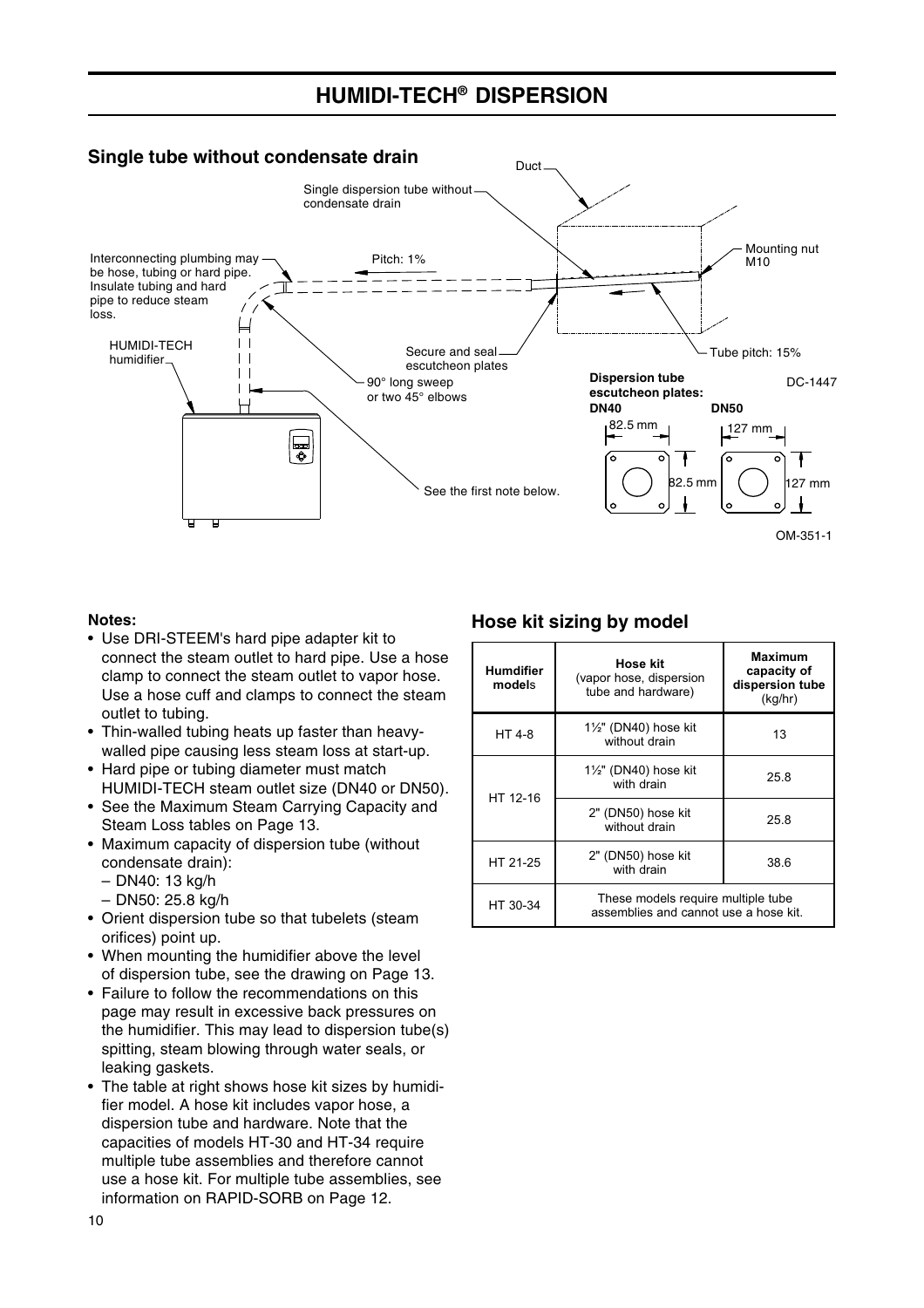# **Single tube with condensate drain**



- Use DRI-STEEM's hard pipe adapter kit to connect the steam outlet to hard pipe. Use a hose clamp to connect the steam outlet to vapor hose. Use a hose cuff and clamps to connect the steam outlet to tubing.
- Thin-walled tubing heats up faster than heavy-walled pipe causing less steam loss at start-up.
- Hard pipe or tubing diameter must match HUMIDI-TECH steam outlet size (DN40 or DN50).
- See the Maximum Steam Carrying Capacity and Steam Loss tables on Page 13.
- Maximum capacity of dispersion tube with condensate drain:
	- DN40: 25.8 kg/h
	- DN50: 38.6 kg/h
- Orient dispersion tube so that tubelets (steam orifices) point up.
- The dispersion tube must be pitched a minimum of 1% toward the drain when using a condensate drain. Condensate drain tubing must be pitched a minimum of 2% toward the escutcheon plate. Condensate drain is not provided when steam flow is 15 kg/h or less.
- When mounting the humidifier above the level of dispersion tube, see the drawing on Page 13.
- Failure to follow the recommendations on this page may result in excessive back pressures on the humidifier. This may lead to dispersion tube(s) spitting, steam blowing through water seals, or leaking gaskets.
- See the Hose Kit Sizing table on the previous page.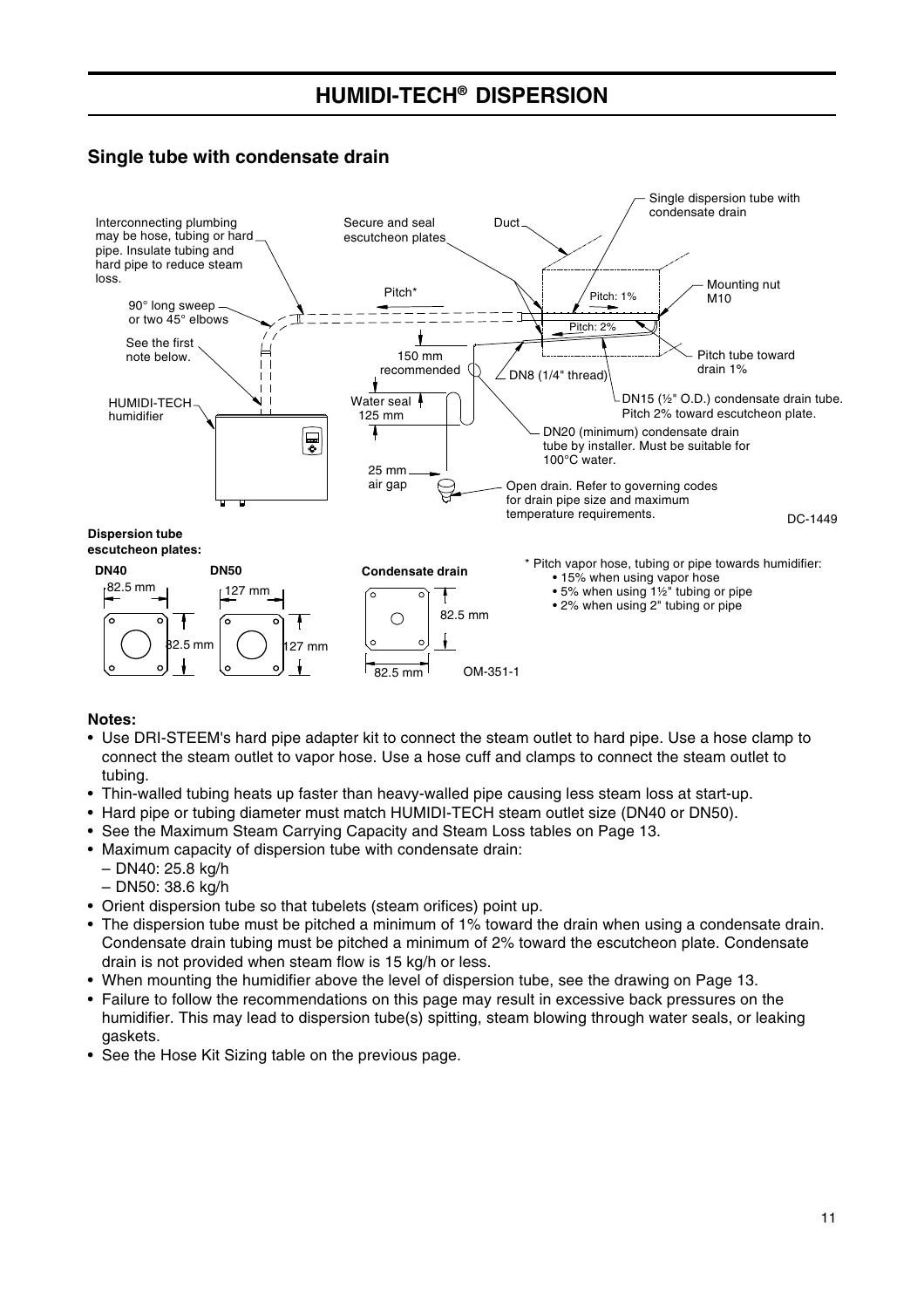# **HUMIDI-TECH® DISPERSION**

# **RAPID-SORB dispersion assembly**



- Use DRI-STEEM's hard pipe adapter kit to connect the steam outlet to hard pipe. Use a hose clamp to connect the steam outlet to vapor hose. Use a hose cuff and clamps to connect the steam outlet to tubing.
- Thin-walled tubing heats up faster than heavy-walled pipe causing less steam loss at start-up.
- Hard pipe or tubing diameter must match HUMIDI-TECH steam outlet size (DN40 or DN50).
- See the Maximum Steam Carrying Capacity and Steam Loss tables on Page 13.
- Position dispersion tubes perpendicular to horizontal airflow.
- Pitch header toward condensate drain.
- Make sure header and tubes are square in the duct, slanting only to allow the pitch of the header.
- Secure header at both ends.
- Dashed lines indicate provided by installer.
- Dispersion tube sizes:
	- DN40
	- DN50
- When mounting the humidifier above the level of the RAPID-SORB, see the drawing on Page 13.
- Failure to follow the recommendations on this page may result in excessive back pressures on the humidifier. This may lead to dispersion tube(s) spitting, steam blowing through water seals, or leaking gaskets.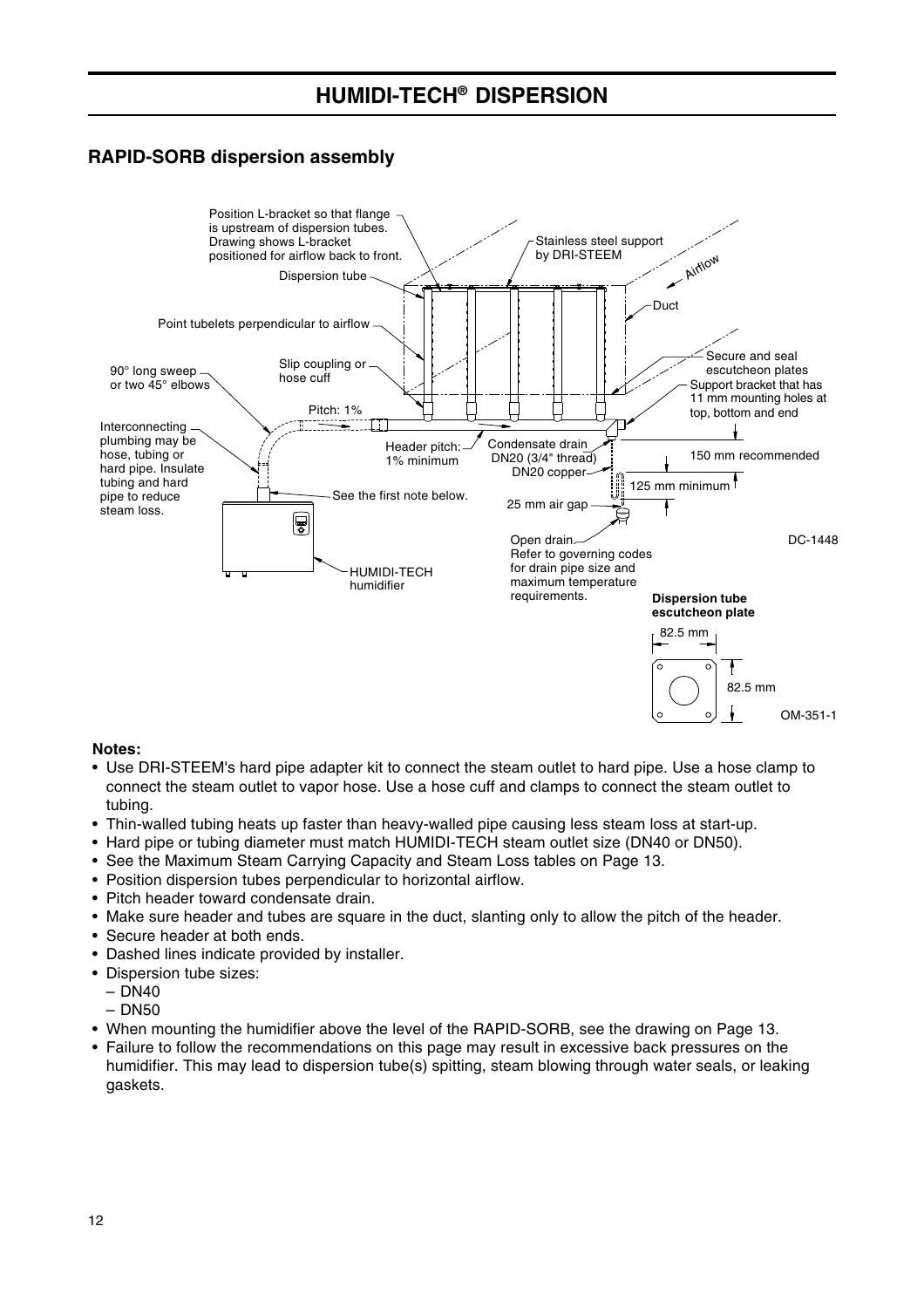#### **Drip tee installation**

Install a drip tee as shown below when the humidifier is mounted higher than the dispersion device, when interconnecting hose or piping needs to go over an obstruction, or when interconnecting piping runs are long. **IMPORTANT:** Vapor hose must be supported to prevent sagging or low spots.



#### **Steam loss of interconnecting vapor hose, tubing and pipe**

|                    | <b>Nominal</b><br>hose,                       | <b>Steam loss</b> |                  | <b>Insulation</b> |
|--------------------|-----------------------------------------------|-------------------|------------------|-------------------|
| <b>Description</b> | tubing<br><b>Noninsulated</b><br>or pipe size |                   | <b>Insulated</b> | thickness         |
|                    | <b>DN</b>                                     | kg/h/m            | kg/h/m           | mm                |
| Hose               | 40                                            | 0.220             | N/A              | N/A               |
|                    | 50                                            | 0.300             | N/A              | N/A               |
|                    | 40                                            | 0.164             | 0.030            | 50                |
| <b>Tubing</b>      | 50                                            | 0.210             | 0.037            | 50                |
|                    | 40                                            | 0.330             | 0.030            | 50                |
| Pipe               | 50                                            | 0.380             | 0.037            | 50                |

#### **Note:**

This data is based on an ambient air temperature of 27 °C, fiberglass insulation, copper tubing and schedule 40 pipe.

#### **Maximum steam carrying capacity and length of interconnecting vapor hose, tubing and pipe\***

| Vapor hose           |                                      |                                   | Copper or stainless steel tubing<br>and Schedule 40 steel pipe                    |     |                                                           |
|----------------------|--------------------------------------|-----------------------------------|-----------------------------------------------------------------------------------|-----|-----------------------------------------------------------|
| Hose<br>I.D.<br>(DN) | <b>Maximum</b><br>capacity<br>(kg/h) | <b>Maximum</b><br>length**<br>(m) | <b>Maximum</b><br><b>Tube</b><br>or pipe<br>capacity<br>size***<br>(kg/h)<br>(DN) |     | <b>Maximum</b><br>developed<br>length <sup>†</sup><br>(m) |
| 40                   | 68                                   | 3                                 | 40                                                                                | 68  | 6.1                                                       |
| 50                   | 113                                  | 3                                 | 50                                                                                | 100 | 9.2                                                       |

- Based on total maximum pressure drop in hose, tubing or piping of 1250 Pa
- \*\* Maximum recommended length for vapor hose is 3 m. Longer distances may cause kinking or low spots.
- \*\*\* To minimize loss of capacity and efficiency, insulate tubing and piping.
- † Developed length equals measured length plus 50% of measured length, to account for pipe fittings.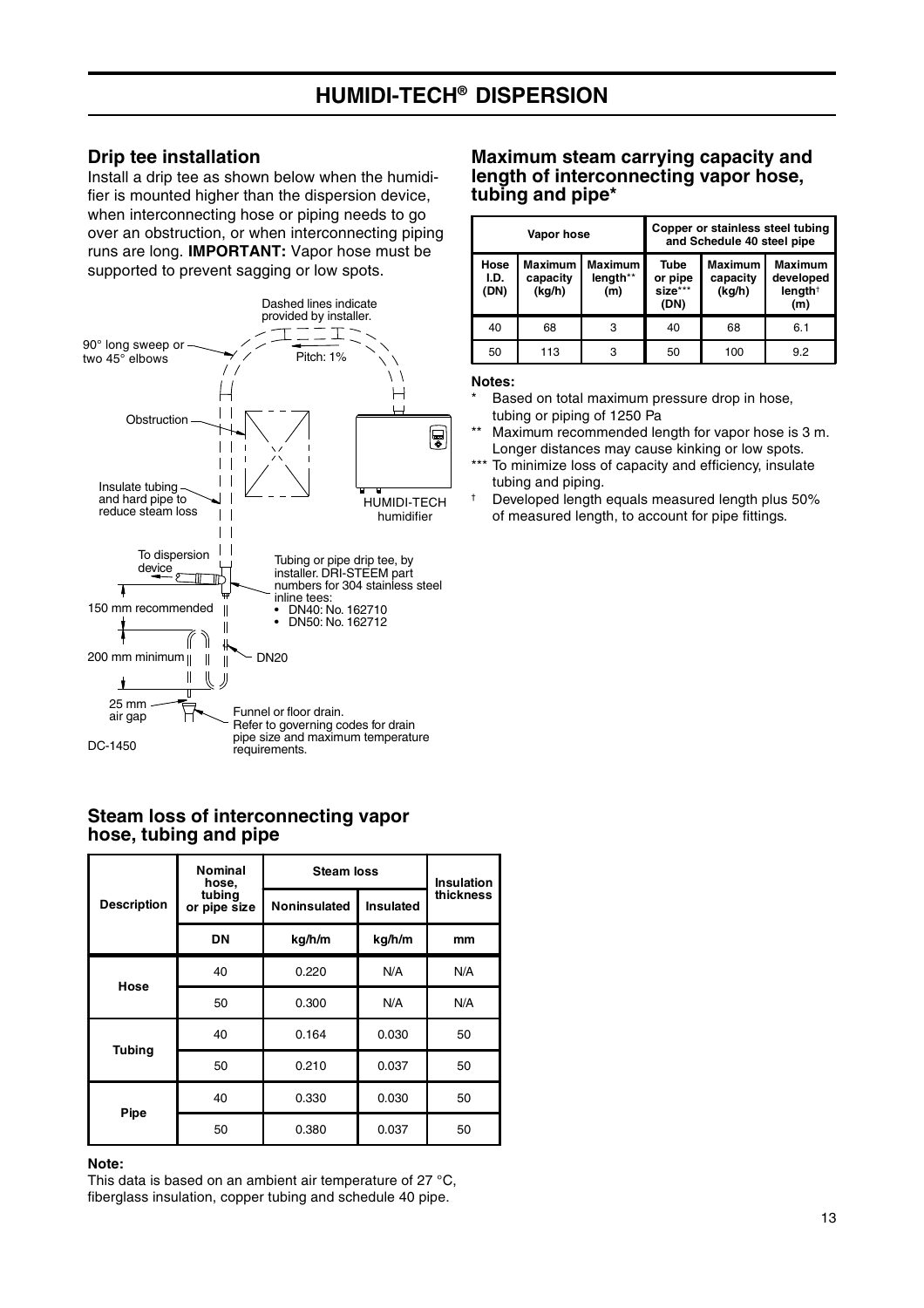## **Introduction**

After the system has been properly installed and connected to both electrical and water supplies, it may be started.

## **Start-up and checkout procedures Mounting**

Check mounting to verify that the unit is level and securely supported before filling with water.

## **Piping**

Verify that all piping connections have been completed as recommended and that water pressure is available.

• **Standard makeup water piping (HUMIDI-TECH models)**

Use cold or hot makeup water. If the water pressure is above 415 kPa and/or water hammer would be objectionable, install a pressurereducing valve or shock arrester. Even though the HUMIDI-TECH has an internal 25 mm air gap, governing codes may require backflow prevention.

**Important:** Minimum water supply pressure is 175 kPa.

#### • **DI makeup water piping (HUMIDI-TECH DI models)**

In this unit the electronic probe control is replaced by float valve control. A float switch provides heater protection in the event of a lowwater condition and is common to all DI humidifiers. The wiring diagram is located inside the electrical panel cover.

## **Electrical**

Verify electrical connections before start-up.

#### **Do not remove the electrical panel cover or heater terminal cover until electrical power is disconnected. Safety first.**

- Verify that all wiring connections have been made in accordance with all governing codes and the HUMIDI-TECH wiring diagram. The external connections diagram will be found in the packet with this manual.
- Verify that all DIN rail-mounted components are securely fastened to DIN rail.
- Verify that all power terminal screws and lugs are tight from power block to heaters. See the table on Page 17 for torque specifications.
- Verify that all plugs located under the humidifier cover are completely plugged in.

#### **CAUTION: Only qualified electrical personnel should perform start-up procedure.**

## **Electronic probe control**

(standard water HUMIDI-TECH models only) A three-probe conductivity sensor cycles a solenoid-operated water fill valve to maintain proper water levels.

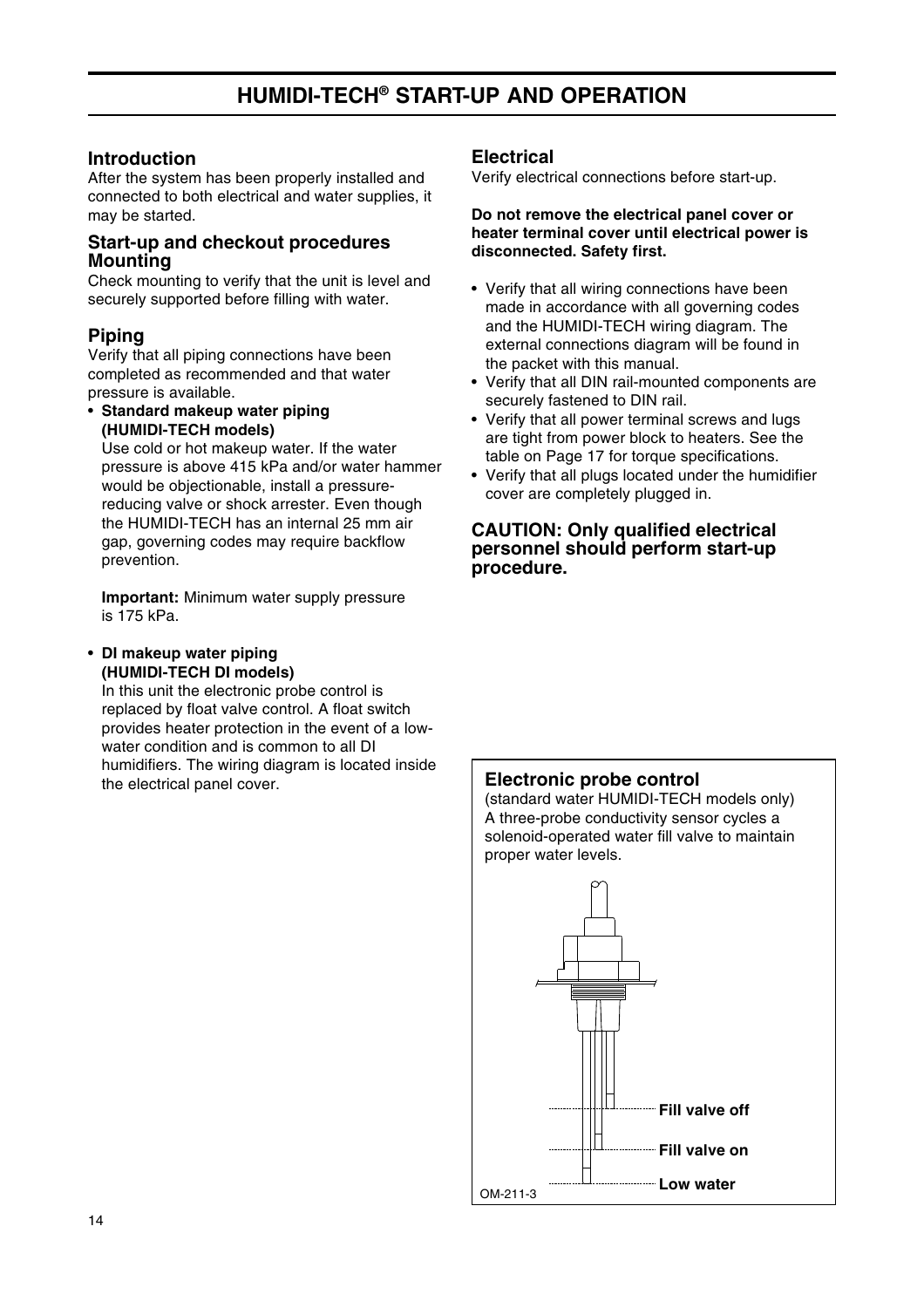# **VAPOR-LOGIC® 3 control**

VAPOR-LOGIC $_3$  is the standard controller for the HUMIDI-TECH. For more information regarding the operation of the VAPOR-LOGIC $_{_3}$  microprocessor, see the VAPOR-LOGIC<sub>2</sub> Installation, Operation and Maintenance Manual.

#### **Control system start-up/checkout**

- 1. Confirm that proper grounding and an approved earth ground are provided.
- 2. Confirm that the control signal connected to the VAPOR-LOGIC $_3^{\circ}$  system is compatible with the VAPOR-LOGIC $_{_3}$  program. Identify the VAPOR-LOGIC $_{_3}$  program code on the wiring diagram. Refer to the VAPOR-LOGIC<sub>2</sub> manual to decipher the code using the nomenclature description.
- 3. Confirm all wiring is correct per wiring diagram.
- 4. Confirm J17, J18 and J19 shunt connectors on VAPOR-LOGIC $_{3}$  board are in their correct position per wiring diagram. See the VAPOR-LOGIC $_{3}$  manual for the physical locations.
- 5. Confirm that the keypad is mounted on the HUMIDI-TECH with modular cable routed away from high voltage circuits and connected to the J2 female connector on the control board.
- 6. Turn on water supply. Confirm drain valve is closed.
- 7. Turn on power. The keypad will display the introduction of VAPOR-LOGIC $_{\rm_3}$  and will then enter AUTO mode.
- 8. The system will initiate filling of the tank with water. The keypad will display "Filling" as part of the idle screen information.
- 9. Airflow switch input must be closed.
- 10. High limit humidistat input must be closed or variable air volume (VAV) control system high limit transmitter must be connected.
- 11. Sufficient water in the tank, airflow switch closed, high limit humidistat closed, and a call for humidity will activate the heat output. **If the tank does not contain water and the heat output is activated by the VAPOR-LOGIC3 control system, a serious failure will result. Immediately remove power from the system and verify that all wiring has been completed per the wiring instructions in the manual and the unit wiring diagram.**
- 12. During normal operation, the keypad will display humidifier operating status. See the VAPOR-LOGIC $_{_3}$  manual for descriptions to change any of the operating parameters.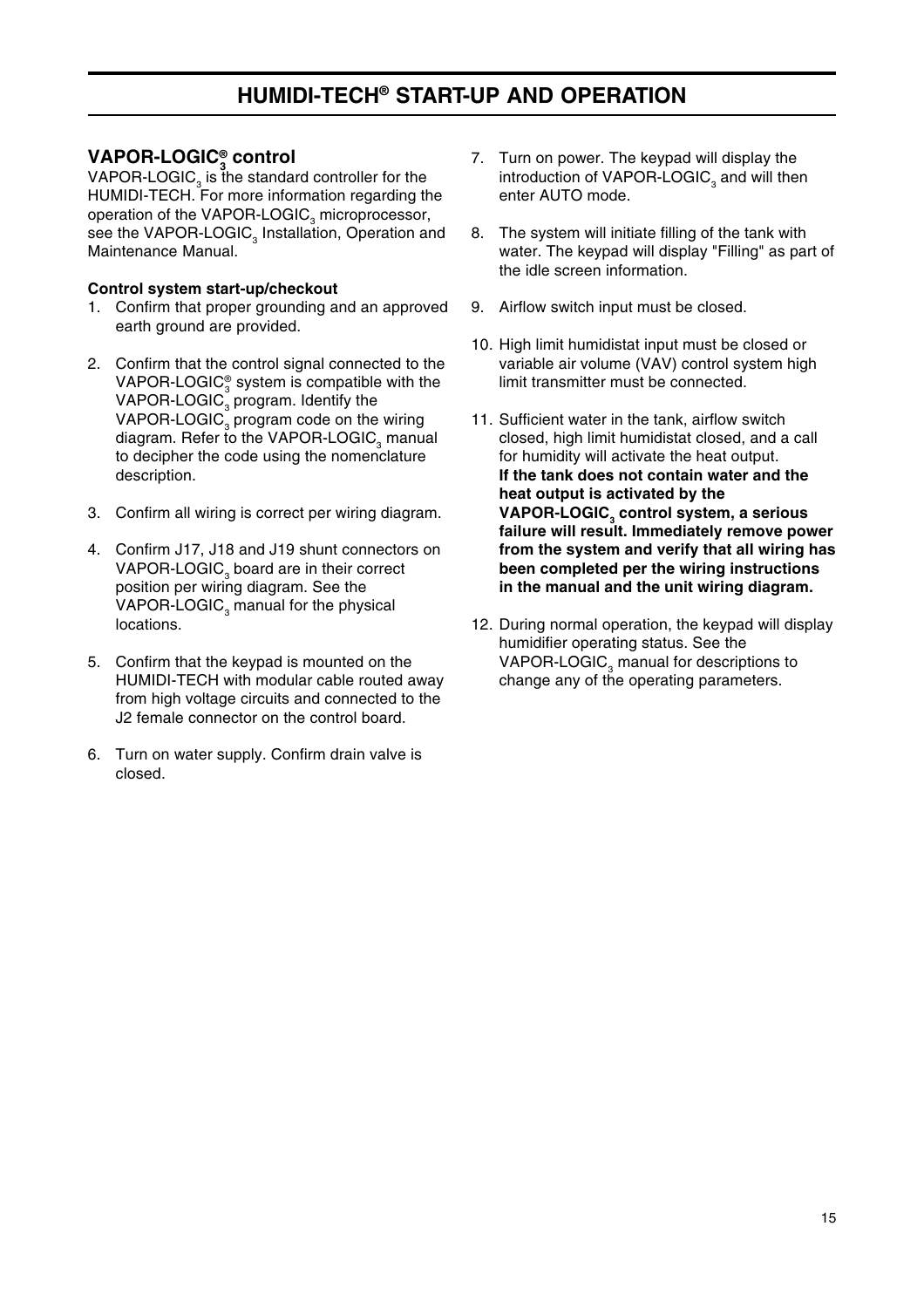# **HUMIDI-TECH® MAINTENANCE**

The best way to determine how often your particular system will need maintenance is to remove the cover and inspect it after its first three months of duty. Potable water carries a variety of minerals and other materials in a mix that varies from location to location. This variation in water quality, combined with the hours of operation and duty cycle, will determine your own unique maintenance schedule.

#### **Water quality makes a difference**

- 1. Light to moderately hard water (35 mg/l to 170 mg/l) requires:
	- Annual cleaning
	- Regular skimming
- 2. High mineral content water (more than 170 mg/l) requires:
	- Cleaning frequency determined by use and water quality
	- Regular skimming
	- Periodic drain and flush cycles
- 3. DI/RO water (HUMIDI-TECH DI models) requires:
	- No regular cleaning (regular inspections are advised)
	- No regular skimming or drain and flush cycles
	- Regular verification that water processing equipment is operating correctly. The presence of chlorides in improperly processed DI water will eventually cause pitting and failure of the tank and its components.
- 4. To dramatically reduce mineral accumulation inside the standard water models, use softened water. (Solids, like silica, are not removed in the softening process.)

#### **Standard water models (HUMIDI-TECH) Proper skimming, draining and flushing**

1. Skimming will remove most water impurities at the surface, ensuring proper surface tension and an even boil. Skimming will remove most

entrained contaminants that have not yet precipitated as scale.

2. Draining and flushing will remove entrained contaminants and assist in removing precipitated contaminants like scale and silica.

#### **To inspect and service standard water models**

- 1. Remove the evaporating chamber
	- Remove the two fasteners on each side of the cover enclosure (see figure below)
	- Remove the enclosure.
	- **Do not remove the electrical panel cover or heater terminal cover until electrical power is disconnected. Safety first.**
	- If the tank is hot, cool it down by moving the valve lever located on the back of the drain valve to the manual open position – the fill valve will eventually open allowing cool water to run through the tank until it is cool enough to handle.
	- Shut off the water supply.
	- Shut off the electrical supply.
	- Allow the tank to completely drain.
	- Disconnect the fill line at the supply side of the fill valve.
	- Disconnect the electrical plugs between the tank components and the back of the electrical panel (includes: power plug, fill plug, drain plug, water level control plug, tank temperature sensor plug and thermal trip plug). **DISCONNECT BY PULLING ON PLUG HOUSING. DO NOT DISCONNECT BY PULLING ON CORD OR WIRES.**
	- Disconnect the drain union on the back left corner of the frame.
	- Disconnect the steam supply hose from the top of the tank.
	- Lift the tank foot above the frame flange and slide the tank assembly forward to remove.

## **Screw cap detail**

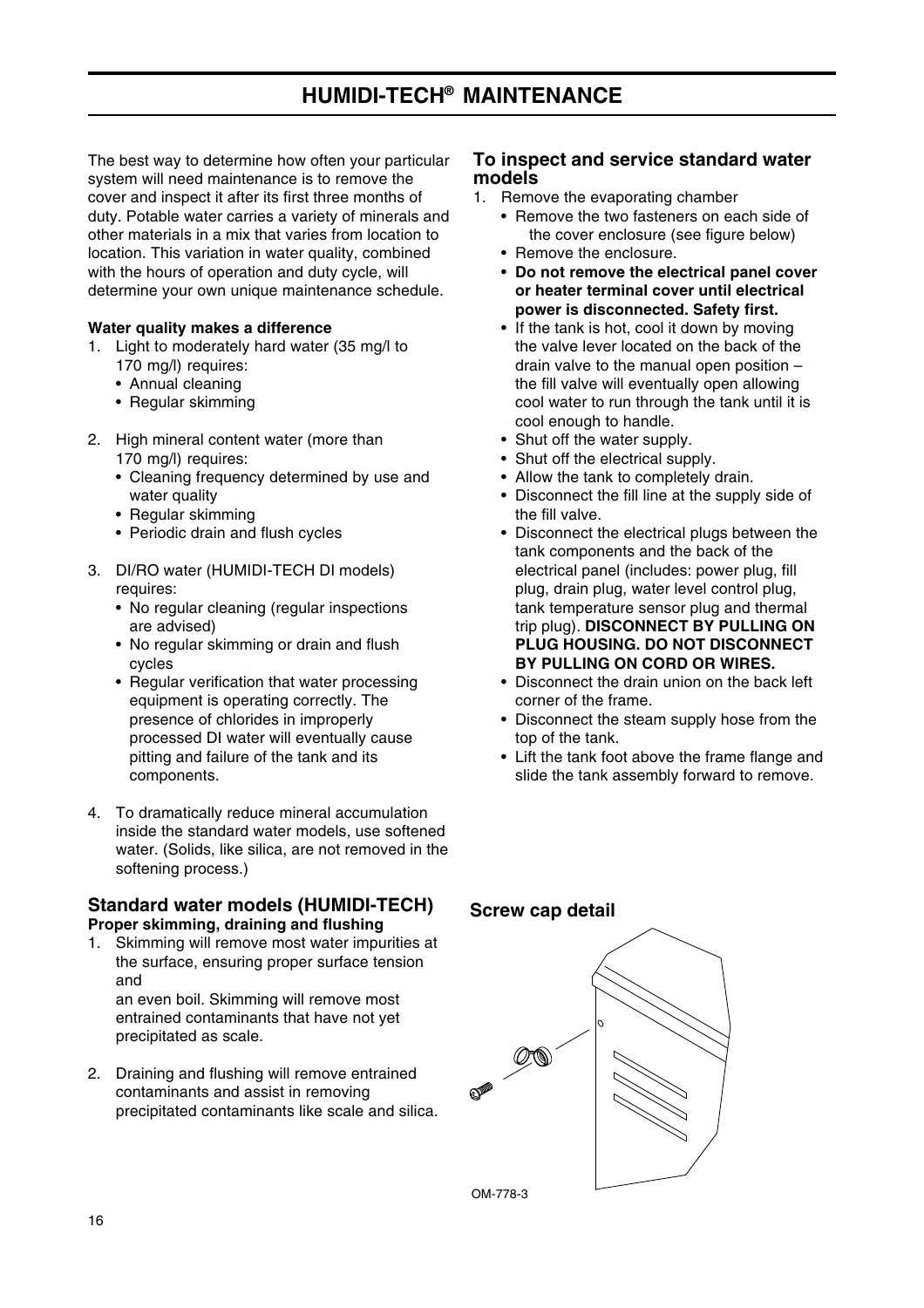## **Standard water models (HUMIDI-TECH®, continued)**

- 2. Loosen the four cover bolts and remove the cover assembly from the tank.
- 3. Clean the tank interior using a putty knife or similar flat instrument.
- 4. Unplug probe plug assembly. Leave ground wire connected to tank. Unscrew the probe rod assembly and clean the plastic probe housing, ensuring that all passageways are clear. Clean the probe rods using steel wool or a similar mild abrasive material. Inspect the composite plastic probe housing for any signs of cracking, roughness, or deterioration. If found, replace.
- 5. Install the probe and probe plug assembly. Verify ground wire is solidly connected to tank.
- 6. Secure the chamber cover, making sure the cover gasket is seated and the chamber is sealed.
- 7. Re-install the evaporating chamber.
	- Reconnect the fill line.
	- Reconnect the electrical plugs (plugs are color coded).
	- Reconnect the drain union.
	- Reconnect the vapor hose.
- 8. Verify electrical connections.
	- Verify that all DIN rail-mounted components are securely fastened to DIN rail.
	- Verify that all power terminal screws and lugs are tight from power block to heaters. See the table on this page for torque specifications.
	- Verify that all plugs located under the humidifier cover are completely plugged in.
- 9. Move the drain valve lever back to the auto position.
- 10. Turn on the water supply.
- 11. Turn on the electrical power.

#### **Off-season shut-down procedure**

- 1. Switch off electrical power.
- 2. Remove enclosure.
- 3. Shut off water supply to makeup valve.
- 4. Drain evaporating chamber, and clean if necessary (see "To inspect and service" on previous page).
- 5. Replace enclosure.
- 6. Leave chamber dry, power off and the water shut-off valve closed until the next humidification season.

#### **HUMIDI-TECH torque specifications**

| Screw or lug location | <b>Torque</b>              |        |
|-----------------------|----------------------------|--------|
| Power block           |                            | 1.8 Nm |
| Contactor             |                            | 1.8 Nm |
| Heater nut            | 8.5 mm nut                 | 2.2 Nm |
|                       | 9.5 mm nut                 | 2.8 Nm |
|                       | 10 $mm2$ wire              | 4.0 Nm |
| Heater wire lug       | $6 \text{ mm}^2$ wire      | 2.8 Nm |
|                       | $< 6$ mm <sup>2</sup> wire | 2.2 Nm |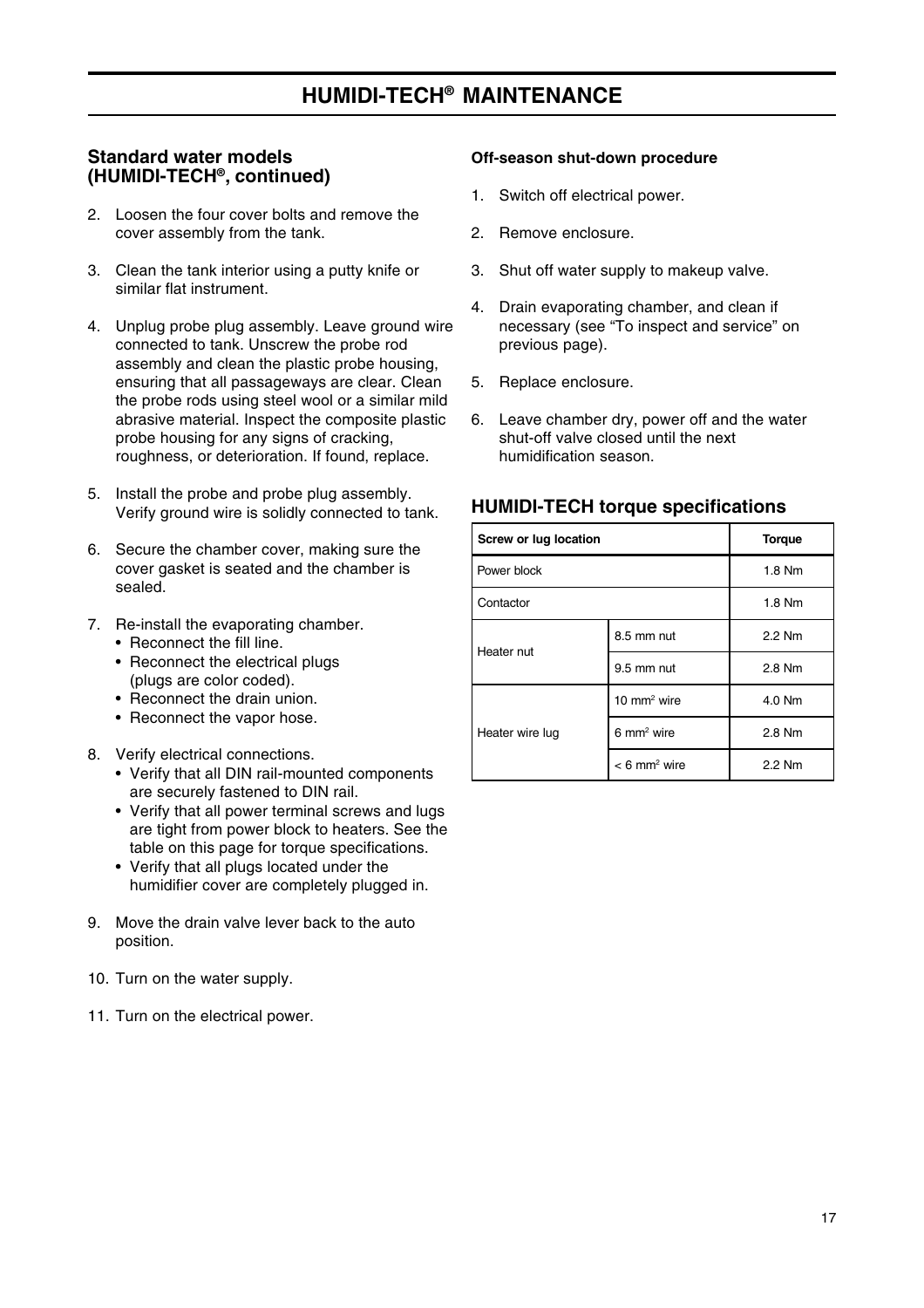# **HUMIDI-TECH® MAINTENANCE**

## **DI water models (HUMIDI-TECH® DI)**

The HUMIDI-TECH DI unit uses DI/RO water. Because these water types are mineral-free, cleaning the evaporating chamber should not be necessary. However, there are some maintenance steps that should be followed to ensure all parts of the unit are in working order

#### **To inspect and service**

- 1. Remove the evaporating chamber.
	- Remove the two fasteners on each side of the cover enclosure.
	- Remove the enclosure.
	- **Do not remove the electrical panel cover or heater terminal cover until electrical power is disconnected. Safety first.**
	- If the tank is hot, cool it down by opening the manual ball valve on the side of the tank. The float valve will open allowing cool water to run into the tank until it is cool enough to handle.
	- Shut off the water supply.
	- Shut off the electrical supply.
	- Allow the tank to drain completely.
	- Disconnect the fill line at the fill fitting.
	- Disconnect the electrical plugs between the tank components and the back of the electrical panel (includes: power plug, low water switch plug, tank temperature sensor plug and thermal trip plug). **DISCONNECT BY PULLING ON PLUG HOUSING. DO NOT DISCONNECT BY PULLING ON CORD OR WIRES.**
	- Disconnect the drain union on the back left corner of the frame.
	- Disconnect the steam supply hose from the top of the tank.
	- Lift the tank foot above the frame flange and slide the tank assembly forward to remove.
- 2. Loosen the four cover bolts and remove the cover assembly from the tank.
- 3. Inspect the tank interior for debris or pitting.
- 4. Inspect the valve inlet for debris.
- 5. Check the operation of the float valve and the condition of the float seat.
- 6. Check the low water switch to make sure the float slides freely on the stem.
- 7. Secure the chamber cover making sure the cover gasket is seated and the chamber is sealed.
- 8. Reinstall the evaporating chamber.
	- Reconnect the fill line.
	- Reconnect electrical plugs (plugs are color coded).
	- Reconnect drain union.
	- Reconnect vapor hose.
- 9. Verify electrical connections.
	- Verify that all DIN rail-mounted components are securely fastened to DIN rail.
	- Verify that all power terminal screws and lugs are tight from power block to heaters. See the table on Page 17 for torque specifications.
	- Verify that all plugs located under the humidifier cover are completely plugged in.
- 10. Close the drain valve.
- 11. Turn on the water supply.
- 12. Turn on the electrical power.

#### **Off-season shut-down procedure**

- 1. Switch off electric power.
- 2. Remove enclosure.
- 3. Shut off water supply to makeup valve.
- 4. Drain evaporating chamber by opening the drain valve.
- 5. Replace enclosure.
- 6. Leave chamber dry, power off, and water shut-off valve closed until the next humidification season.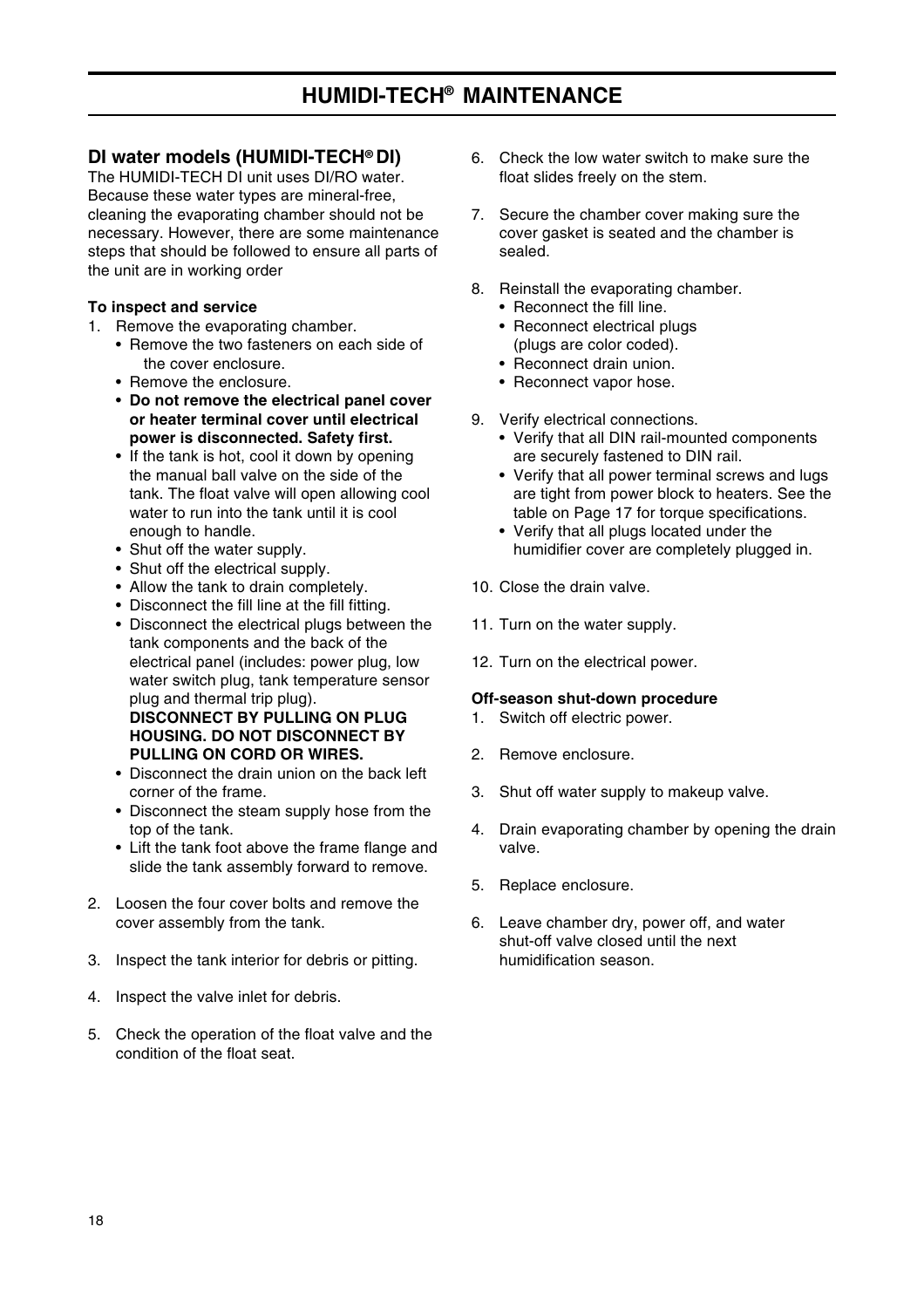# **HUMIDI-TECH® TROUBLESHOOTING GUIDE**

# **Troubleshooting guide for standard water models**

| <b>PROBLEM</b>                                                      | <b>POSSIBLE CAUSE</b>                              | <b>RECOMMENDED ACTION</b>                                                                                                                                                |
|---------------------------------------------------------------------|----------------------------------------------------|--------------------------------------------------------------------------------------------------------------------------------------------------------------------------|
| <b>Humidifier does not</b><br>heat.                                 | Incorrect or nonexistent supply<br>voltage to unit | Check main line safety switch.<br>Check internal breaker.<br>Check for proper supply voltage.                                                                            |
|                                                                     | Incorrect or nonexistent control<br>voltage        | Reset control transformer circuit breaker.<br>Check for 24 VAC control circuit voltage at T-1 and T-2 on the<br>control board.                                           |
|                                                                     | Humidistat not calling                             | Set humidistat to call. Inspect for faulty humidistat.                                                                                                                   |
|                                                                     | Safety controls open                               | Check safety controls, airflow switch, and high limit humidistat.                                                                                                        |
| Humidifier will not fill.                                           | No water pressure at valve                         | Check water supply/shut-off valves.                                                                                                                                      |
|                                                                     | Faulty water fill valve                            | Check for 24 volts at the fill valve.                                                                                                                                    |
|                                                                     | Plugged strainer                                   | Check strainer.                                                                                                                                                          |
|                                                                     | Plugged valve                                      | Check valve.                                                                                                                                                             |
|                                                                     | Faulty control board                               | Verify control voltage across the fill valve output terminals.                                                                                                           |
| <b>Humidifier does not</b><br>stop filling.                         | Lack of tank to probe electrical<br>continuity     | Water conductivity must be 100 µS/cm or 34.2 mg2o Add salt<br>to the tank. If this does not solve the problem, consult factory<br>for further advice.                    |
|                                                                     | Fill valve stuck open                              | Check valve for foreign matter.                                                                                                                                          |
|                                                                     | Drain valve not closed                             | Verify that lever on drain valve is in closed position.                                                                                                                  |
|                                                                     | Fill valve installed backward                      | Check for correct water flow through valve.                                                                                                                              |
|                                                                     | Autodrain mode                                     | Humidifier may be in periodic drain and flush. Check controller<br>display.                                                                                              |
| Low output                                                          | Electric drain valve not seating                   | Correct the cause of leakage or replace valve.                                                                                                                           |
|                                                                     | Fill valve stuck open                              | Check valve for foreign matter.                                                                                                                                          |
| Unit short-cycles                                                   | Controller cycle rate set too low                  | Adjust heater cycle time using the VAPOR-LOGIC <sub>3</sub> keypad<br>setup menu. See the VAPOR-LOGIC <sub>3</sub> manual if you need more<br>information.               |
| Reduced or no output<br>even though water is<br>at the proper level | Heater malfunctioning                              | Verify that proper voltage is being applied to heaters. Check<br>heater amp draw and compare to wiring diagram ratings.                                                  |
|                                                                     | Malfunctioning control system                      | Replace heater contactor if not functioning. Verify auxiliary<br>limit controls (humidistat, airflow proving switch, etc.) and reset,<br>replace or calibrate as needed. |

**Note:** Probe rod corrosion or aging probe head material may cause level control system failure. This generally does not occur in the first two years of operation.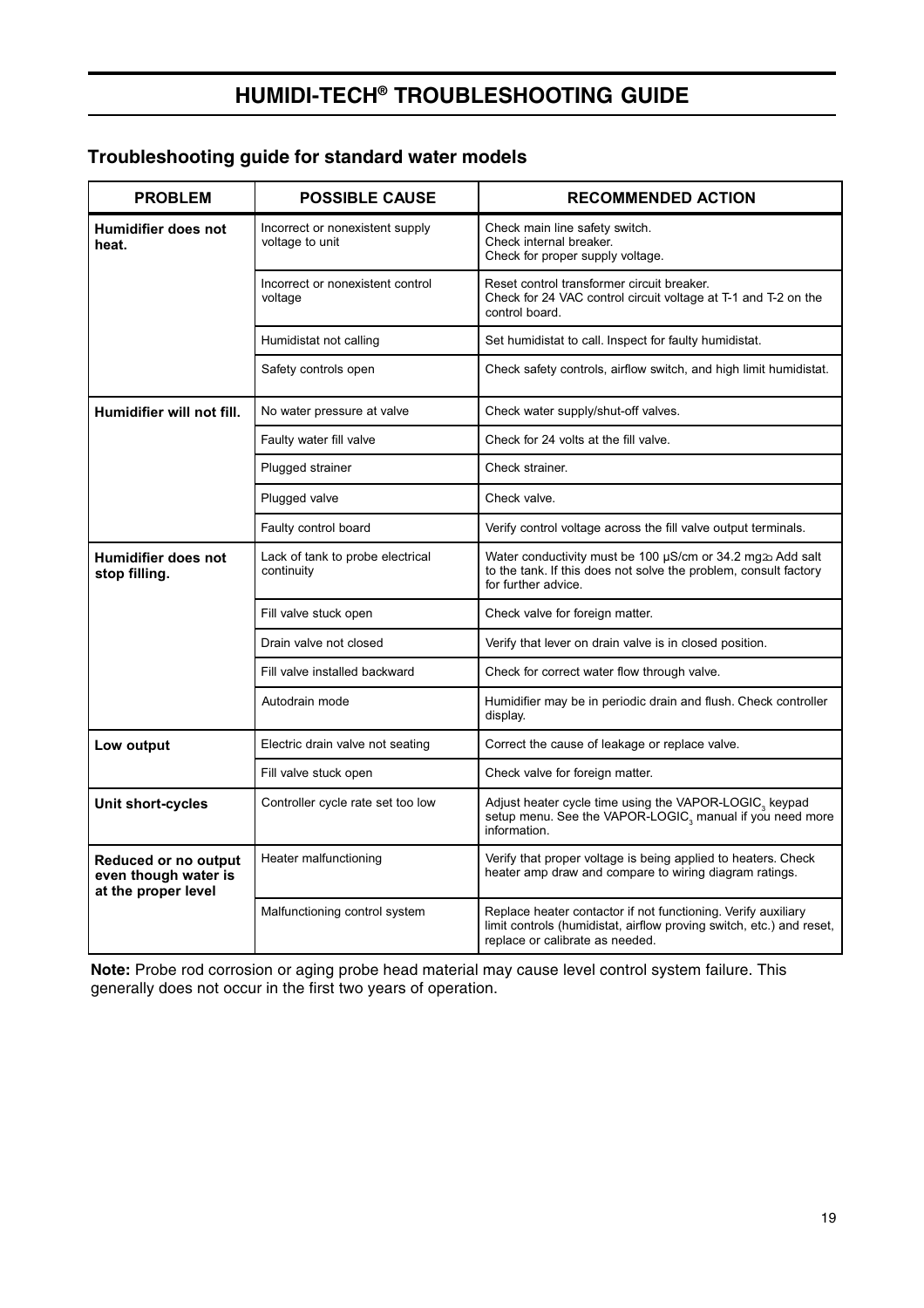# **HUMIDI-TECH® TROUBLESHOOTING GUIDE**

# **Troubleshooting guide for DI water models**

| <b>PROBLEM</b>                                                      | <b>POSSIBLE CAUSE</b>         | <b>RECOMMENDED ACTION</b>                                                                                                                                                |
|---------------------------------------------------------------------|-------------------------------|--------------------------------------------------------------------------------------------------------------------------------------------------------------------------|
| Humidifier will not                                                 | Control transformer           | Reset control transformer circuit breaker.                                                                                                                               |
| heat.                                                               | Humidistat is not calling     | Set humidistat to call. Inspect for faulty humidistat.                                                                                                                   |
|                                                                     | Safety controls open          | Check safety controls, airflow switch, high limit<br>humidistat, etc.                                                                                                    |
|                                                                     | Low water cutoff              | Check at board 32 and 33. Measure 0 Volts for closed switch.<br>approximately 2.5 Volts for AC open switch.                                                              |
| Humidifier will not fill.                                           | No water pressure at valve    | Check manual water supply valve for minimum 175 kPa<br>water pressure.                                                                                                   |
|                                                                     | Plugged fill valve            | Check fill valve inlet.                                                                                                                                                  |
| Humidifier does not<br>stop filling.                                | Open drain valve              | Obstruction in drain valve will not allow complete closure.<br>Clean or replace valve.                                                                                   |
|                                                                     | Manual drain valve not closed | Close drain valve.                                                                                                                                                       |
|                                                                     | Fill valve stuck open         | Check for foreign matter in valve, water-logged float, broken<br>float arm, or worn valve stopper.                                                                       |
| Reduced or no output<br>even though water is<br>at the proper level | Heater malfunctioning         | Verify that proper voltage is being applied to heaters. Check<br>heater amp draw and compare to wiring diagram ratings.                                                  |
|                                                                     | Malfunctioning control system | Replace heater contactor if not functioning. Verify auxiliary<br>limit controls (humidistat, airflow proving switch, etc.) and<br>reset, replace or calibrate as needed. |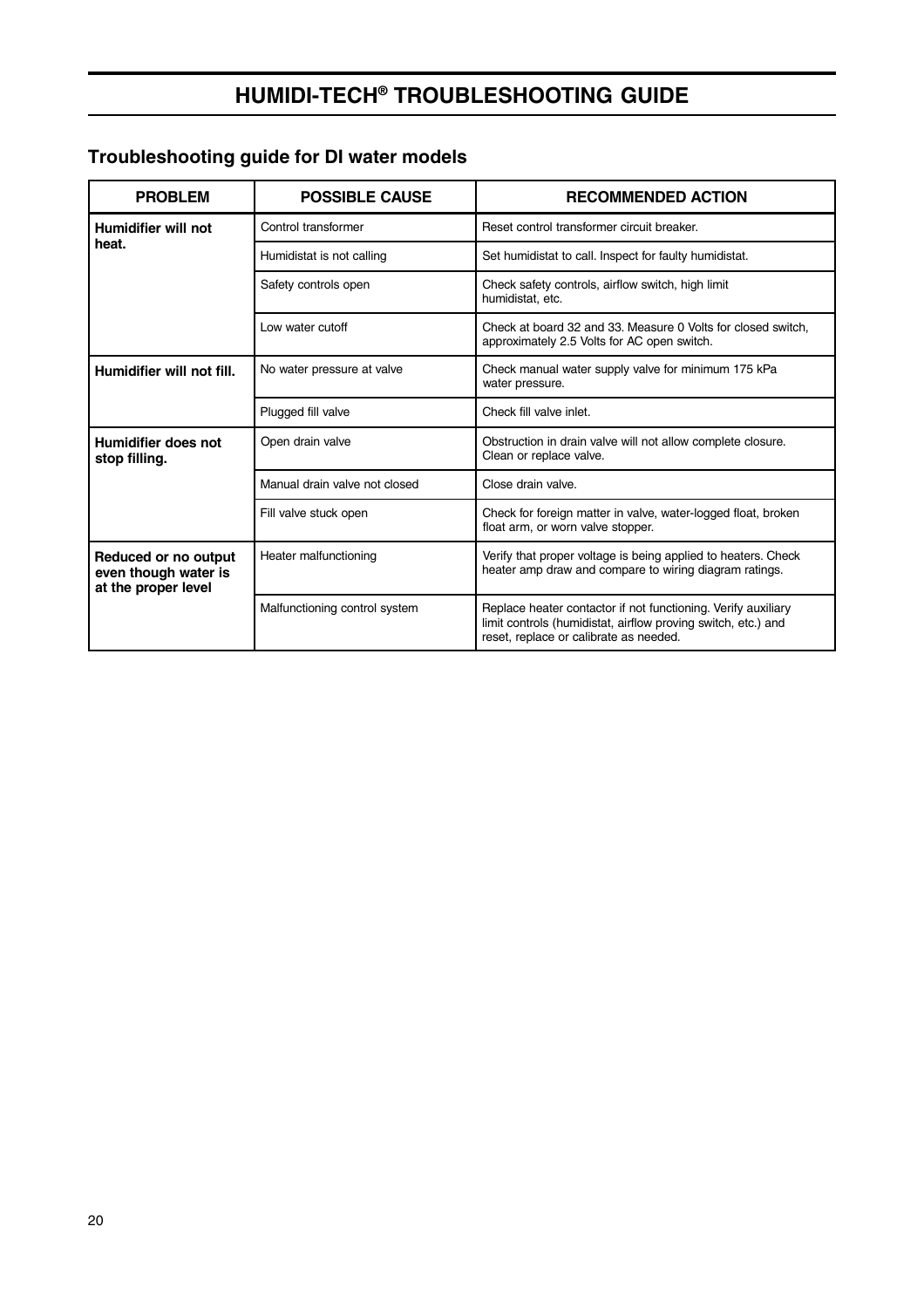

OM-778-1

**Note:** Refer to the tables on the next page for replacement part numbers.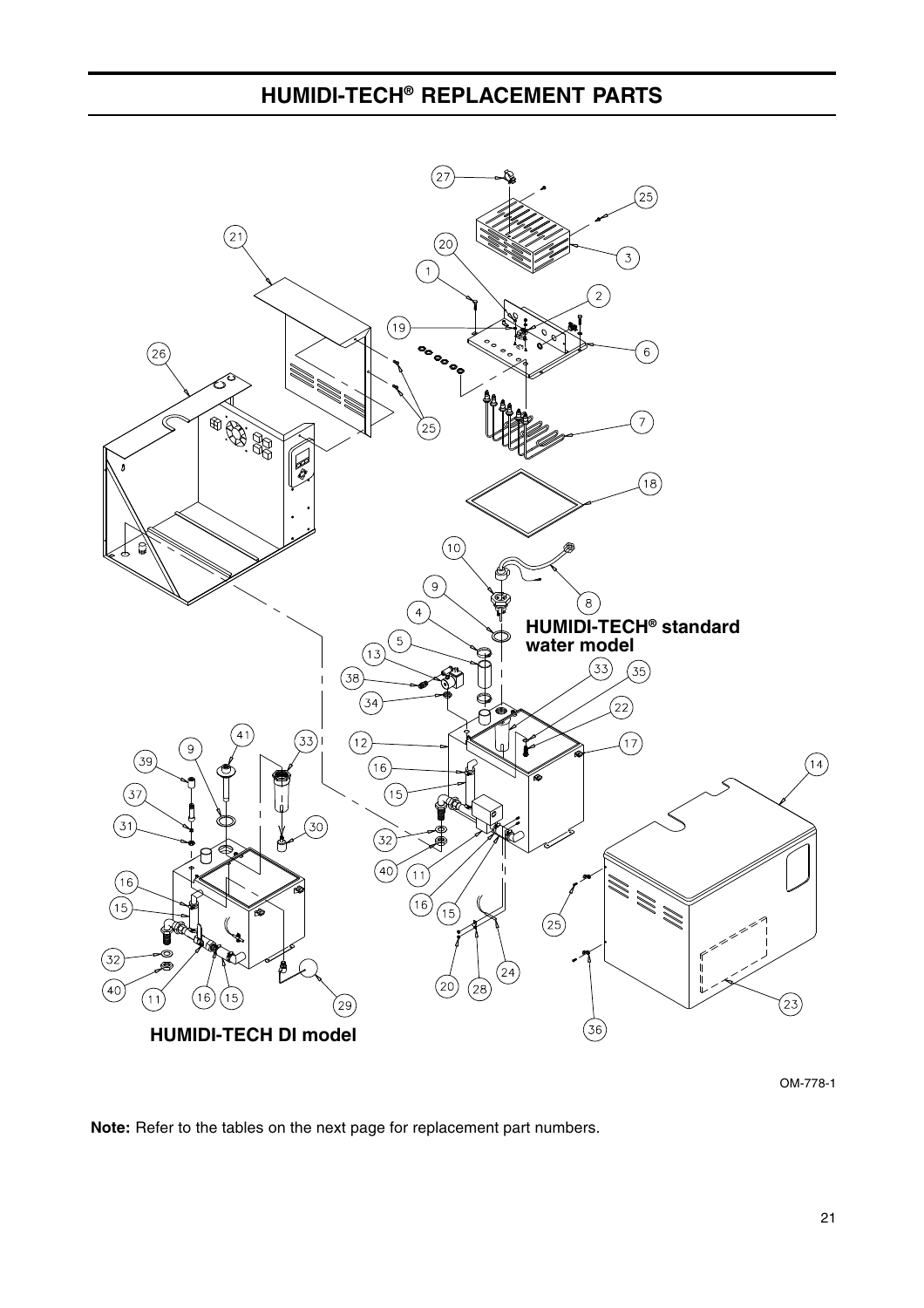# **HUMIDI-TECH® REPLACEMENT PARTS**

# **HUMIDI-TECH® replacement parts (refer to the drawing on previous page)**

| No. | <b>Description</b>                                    | Qty.         | Part No.   |
|-----|-------------------------------------------------------|--------------|------------|
| 1   | Head bolt, large Phillips,<br>$\frac{1}{4}$ - 20 X 1" | 4            | 700300-013 |
| 2   | Thermo cut-out                                        | 1            | 409560-001 |
| 3   | Cover, heater terminal                                | 1            | $\star$    |
| 4   | Hose clamp, 2"                                        | 2            | 700560-200 |
|     | Hose cuff, 11/2"                                      | 1            | 305390-*   |
| 5   | Hose cuff, 2"                                         | 1            | 305391-*   |
| 6   | Cover, tank                                           | 1            | $\star$    |
| 7   | Heater element                                        | $\star$      | $\star$    |
| 8   | Probe assembly with cord<br>and plug                  | 1            | 406050-100 |
| 9   | Gasket, 2.50" OD x<br>1.90" ID                        | 1            | 309750-004 |
|     | Probe assembly, HT-4                                  | 1            | 406270     |
| 10  | Probe assembly, HT 6-34                               | 1            | 406275     |
|     | Valve, 3/4" electric, 24V                             | $\mathbf{1}$ | 505400-001 |
| 11  | Valve, 1/2" SST ball                                  | 1            | 505000-003 |
| 12  | Tank weldment                                         | 1            | $\star$    |
| 13  | Valve, 1/4" solenoid, 24V<br>w/DIN plug               | 1            | 505084-001 |
| 14  | Cabinet enclosure                                     | 1            | 330001-001 |
| 15  | Hose, 3/4" ID                                         | 2            | 307020-002 |
| 16  | Hose clamp, 3/4"                                      | 4            | 700560-075 |
|     | Nut assembly, 1/4-20, HT-4                            | 4            | 700650     |
| 17  | Nut assembly, 1/4-20,<br>HT 6-34                      | 2            | 700650     |
| 18  | Cover, tank gasket                                    | 1            | $\star$    |

\* Specify humidifier model and serial numbers when ordering.

| No. | <b>Description</b>                              | Qty. | Part No.   |
|-----|-------------------------------------------------|------|------------|
| 19  | Washer, No. 8 external<br>tooth, pltd           | 2    | 700200-003 |
| 20  | Nut, 8-32 hex, pitd                             | 6    | 700200-002 |
| 21  | Cover, subpanel                                 | 1    | 120277     |
|     | Fill adapter, HT-4                              | 1    | 160226-041 |
| 22  | Fill adapter, HT 6-16                           | 1    | 160224-041 |
|     | Fill adapter, HT 21-34                          | 1    | 160224-052 |
| 23  | Panel, insulation                               | 1    | 309845-003 |
| 24  | Sensor, temperature                             | 1    | 405760     |
| 25  | Screw, Phillips head, 8-32<br>$x \frac{1}{2}$ " | 8    | 700170-007 |
| 26  | Frame assembly, chassis                         | 1    | 165541     |
| 27  | Clip, wire harness                              | 1    | 405892-001 |
| 28  | Clip, temperature sensor                        | 1    | 408251     |
| 29  | Valve assembly, float                           | 1    | 505310     |
| 30  | Switch, float, 1/8" NPT                         | 1    | 408420-002 |
| 31  | Ring, seal, $1/4$ "-18 NPT                      | 1    | 306365     |
| 32  | Gasket, bulkhead, 1.60<br>OD X 1.15 ID          | 1    | 309750-005 |
| 33  | Probe housing, nylon, HT                        | 1    | 308500     |
| 34  | Nut, HT heater .475                             | 1    | 409601-001 |
| 35  | O-ring, 5/8" EPDM No. 016                       | 1    | 300400-009 |
| 36  | Cap, black                                      | 4    | 409593-002 |
|     | DI orifice, HT 4-16                             | 1    | 160229-041 |
| 37  | DI orifice, HT 21-34                            | 1    | 160229-052 |
| 38  | Adapter, 1/4" to 3/8"                           | 1    | 167121     |
| 39  | Adapter, 1/4" to 3/8"                           | 1    | 250405-004 |
| 40  | Bulkhead nut                                    | 1    | 162721-002 |
|     | Tube weld, low water,<br>short, HT-4            | 1    | 167787     |
| 41  | Tube weld, low water, long,<br>HT 6-34          | 1    | 167788     |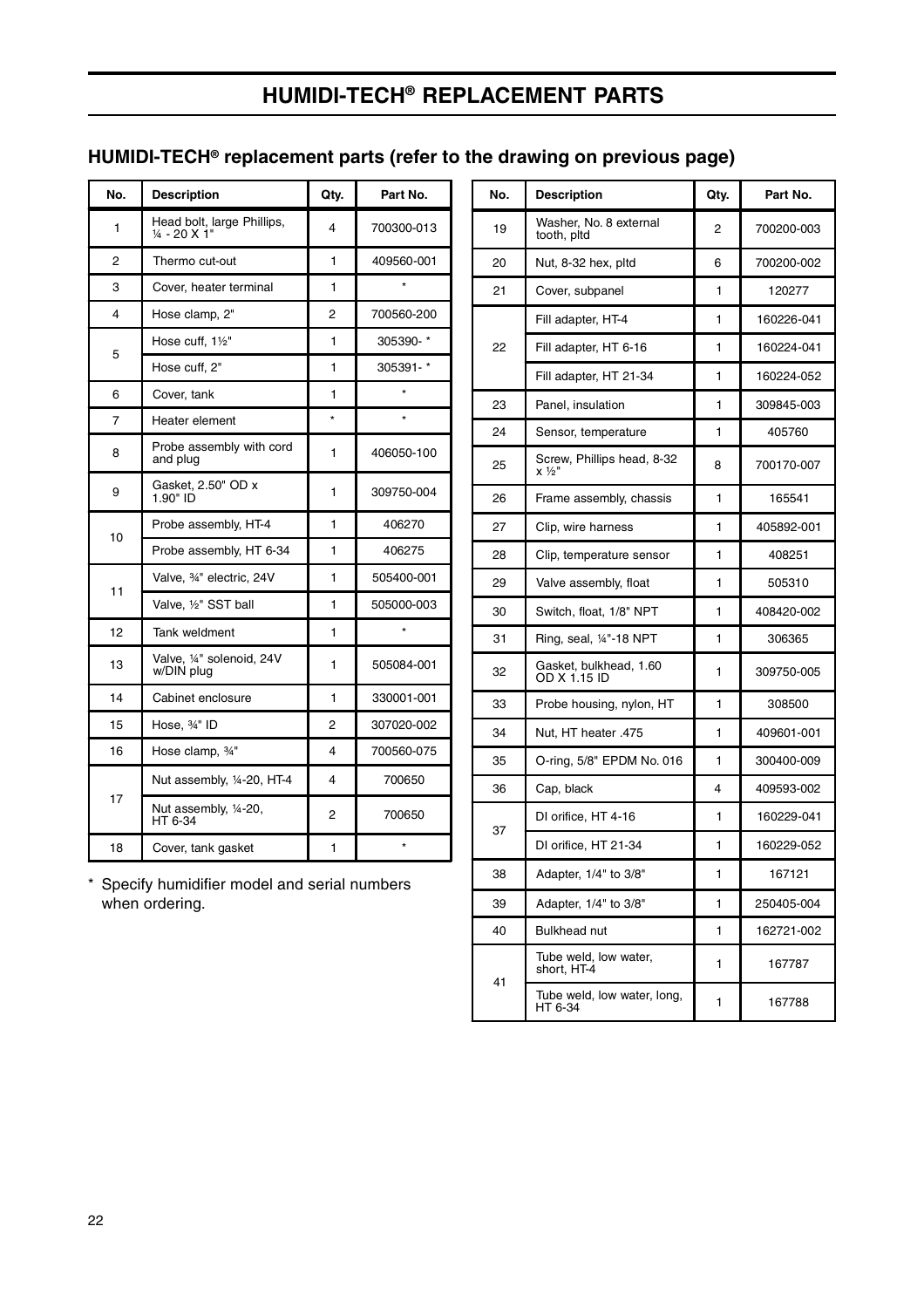## **HUMIDI-TECH® subpanel with SSR**



| No.            | <b>Description</b>           | Qty. | Part. No.   |
|----------------|------------------------------|------|-------------|
| $\mathbf{1}$   | Subpanel, VM99 barrier       | 1    | 120801      |
| $\overline{2}$ | DIN rail, 12.5" long         | 1    | 167765-0125 |
| 3              | DIN rail, 2.25" long         | 1    | 167765-0022 |
| 4              | Lug, wire                    | 2    | 409250-003  |
| 5              | Ground lug, medium           | 2    | 408250-027  |
| 6              | Block, DIN rail terminal end | 5    | 408252-006  |
| 7              | Transformer, 230/400 V       | 1    | 408985      |
| 8              | Wire channel, 1" x 1"        | 6"   | 408999-001  |
| 9              | Wire channel cover           | 6"   | 408999-002  |
| 10             | Main board, VL-3             | 1    | 408490-001  |
| 11             | Display board, VL-3          |      | 408490-002  |

**No. Description Qty. Part.** No. 12 | Housing, 15 amp, 4-pole contact  $\begin{vmatrix} 4 & 409585-008 \end{vmatrix}$ 13 Terminal block, 3-pole  $\begin{array}{|c|c|c|c|c|c|c|c|} \hline 1 & 408300-002 \end{array}$ 14 Fan, cooling 1 1 408677-001 15 | Housing, 75 amp white connector  $\begin{vmatrix} 4 & 409585-001 \end{vmatrix}$ 16 | Mounting clip, 2/4 pole contact | 2 | 409585-009 17 SSR, 480V, 1-pole  $\begin{array}{|c|c|c|c|c|c|}\n\hline\n\end{array}$  408677-002 SSR, 480V, 63 amp, 1-pole  $\begin{array}{|c|c|c|c|c|c|c|c|c|} \hline \end{array}$  + 408677-005 18 | Circuit breaker, 1.6 amp, 1-pole  $\begin{array}{|c|c|c|c|c|c|} \hline 2 & 406775-001 \end{array}$ 19 Circuit breaker 1 1 408790-\* 20 Contactor, 60 A 1 407001-021

\* Refer to model for correct selection and quantity.

HT-OM-001